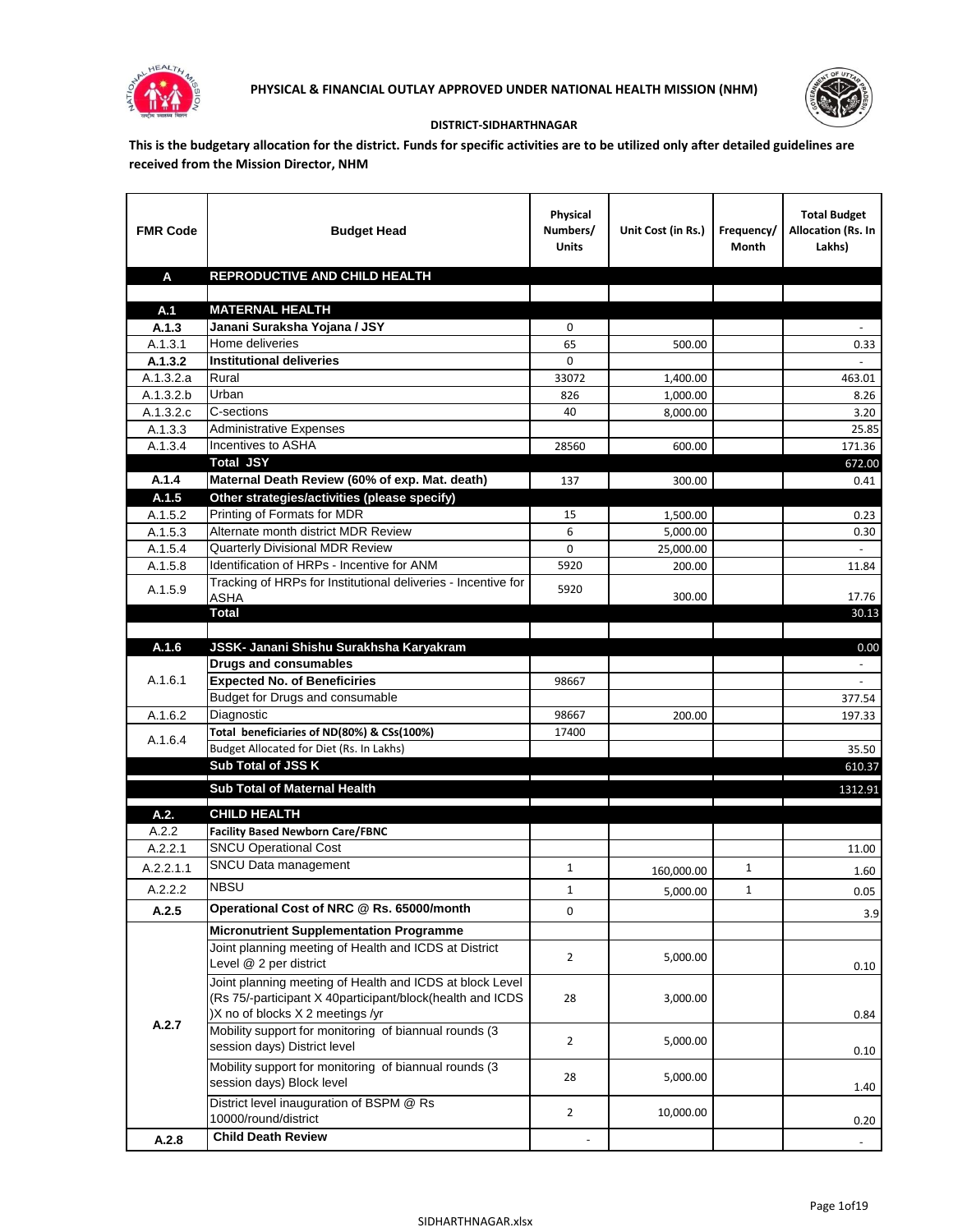| <b>FMR Code</b>    | <b>Budget Head</b>                                                                                                                             | Physical<br>Numbers/<br><b>Units</b> | Unit Cost (in Rs.) | Frequency/<br>Month      | <b>Total Budget</b><br><b>Allocation (Rs. In</b><br>Lakhs) |
|--------------------|------------------------------------------------------------------------------------------------------------------------------------------------|--------------------------------------|--------------------|--------------------------|------------------------------------------------------------|
|                    | <b>Sub-total Child Health</b>                                                                                                                  |                                      |                    |                          | 19.19                                                      |
|                    |                                                                                                                                                |                                      |                    |                          |                                                            |
| A.3                | <b>FAMILY PLANNING</b>                                                                                                                         |                                      |                    |                          |                                                            |
| A.3.1              | <b>Terminal/Limiting Methods</b>                                                                                                               |                                      |                    |                          |                                                            |
| A.3.1.1<br>A.3.1.2 | Female sterilization camps @ Rs. 3500/camp<br>NSV camps @ Rs. 3500/camp                                                                        | 84<br>$\overline{2}$                 | 3,500.00           |                          | 2.94<br>0.07                                               |
|                    | Budget for Female Interval Sterilization Compensation                                                                                          |                                      | 3,500.00           |                          |                                                            |
| A.3.1.3            | @ Rs.2000/-Per Case in Public Sector-(In Rs.)                                                                                                  | 1940                                 | 2,000.00           |                          | 38.80                                                      |
|                    | <b>Budget for Post Partum Female Sterilization</b><br>Compensation @ Rs.3000/-Per Case in Public Sector-(In<br>$Rs.$ )                         | 40                                   | 3,000.00           |                          | 1.20                                                       |
| A.3.1.4            | Budget for Male Sterilization Compensation @ Rs.2700/-<br>Per Case in Public Sector -(In Rs.)                                                  | 30                                   | 2,700.00           |                          | 0.81                                                       |
| A.3.2              | <b>Spacing Methods</b>                                                                                                                         |                                      |                    |                          |                                                            |
| A.3.2.2            | Total Budget Allocated for Compensation for IUCD<br>insertion at health facilities (including fixed day services at<br>SHC and PHC) @ Rs 20/-  | 15937                                | 20.00              |                          | 3.19                                                       |
| A.3.2.3            | PPIUCD services (Incentive to provider @Rs 150 per<br>PPIUCD insertion)                                                                        | 3220                                 | 150.00             |                          | 4.83                                                       |
| A.3.2.5            | Orientation/Review of ASHA/ANM/AWW for scheme<br>for HDC, ESB, PTK                                                                             |                                      |                    |                          |                                                            |
|                    | <b>District level</b>                                                                                                                          | $\mathbf{1}$                         | 10,000.00          | $\mathbf{1}$             | 0.10                                                       |
|                    | <b>Block level Quarterly</b>                                                                                                                   | 14                                   | 10,000.00          | 4                        | 5.60                                                       |
| A.3.2.6            | Dissemination of FP manuals and guidelines                                                                                                     | $\mathbf{1}$                         | 20,000.00          | $\mathbf{1}$             | 0.20                                                       |
| A.3.3              | Budget for POL for Mobility to Surgeons team for FDS<br>Camps @ Rs.1000/camp                                                                   | 84                                   | 1,000.00           |                          | 0.84                                                       |
| A.3.5.1            | Orientaion workshop, QAC meeting at distirct level-<br>Quarterly                                                                               | $\mathbf{1}$                         | 2,000.00           | 4                        | 0.08                                                       |
| A.3.5.2            | FP Review Meeting at Divisional level-Quarterly                                                                                                | 0                                    | 20,000.00          | 4                        |                                                            |
| A.3.5.3            | Performance reward                                                                                                                             | $\mathbf{1}$                         | 50,000.00          |                          | 0.50                                                       |
| A.3.5.4            | World Population Day' celebration (such as mobility,<br>IEC activities etc.):                                                                  |                                      |                    |                          |                                                            |
|                    | District level                                                                                                                                 | $\mathbf{1}$                         | 100,000.00         |                          | 1.00                                                       |
|                    | <b>Block Level</b>                                                                                                                             | 14                                   | 10.000.00          |                          | 1.40                                                       |
| A.3.5.5            | Other strategies/activities (such as strengthening<br>fixed day services for IUCD & Sterilisation, etc.)                                       |                                      |                    |                          |                                                            |
|                    | Printing of FP Manuals, Guidelines, etc.                                                                                                       | 0                                    |                    |                          |                                                            |
|                    | Sterilization Register @ Rs.150/Register                                                                                                       | 21                                   | 150.00             | $\overline{\phantom{a}}$ | 0.03                                                       |
|                    | IUCD Register @ Rs.150/- Register                                                                                                              | 300                                  | 150.00             |                          | 0.45                                                       |
|                    | PPIUCD Registers @ Rs.150/-Register                                                                                                            | 15                                   | 150.00             |                          | 0.02                                                       |
| A.3.5.5.1          | Injectable Registers @ Rs.150/Register                                                                                                         | 14                                   | 150.00             |                          | 0.02                                                       |
|                    | Counseling Register @ Rs.150/-Register (3 per<br>Counselor)                                                                                    | 0                                    | 150.00             |                          |                                                            |
|                    | Consent Form , Medical Record CheckIklist, Posoot<br>Operatiive Instructionn Card, Ssterilization Certificate for<br>Sterilization@ Rs 5/-Unit | 11024                                | 5.00               |                          | 0.55                                                       |
|                    | Enhance Contribution of PRIs and Family members of<br>eligible couples in 75 districts with high unmet need<br>and TFR                         |                                      |                    |                          |                                                            |
| A.3.5.5.2          | District Level NSV Satisfied Client Meet @Rs.20000/-<br>District                                                                               | $\mathbf{1}$                         | 20,000.00          |                          | 0.20                                                       |
|                    | Block Level Panch Sarpanch Sammellan @Rs.10000/-<br>Block                                                                                      | 14                                   | 10,000.00          |                          | 1.40                                                       |
| A.3.5.5.3          | RMNCHA Counsellling Corners @ Rs.35,000/-                                                                                                      | 0                                    | 35,000.00          |                          |                                                            |
|                    | <b>World NSV Week</b>                                                                                                                          |                                      |                    |                          |                                                            |
| A.3.5.5.6          | District level                                                                                                                                 | $\mathbf{1}$                         | 25,000.00          |                          | 0.25                                                       |
|                    | <b>Block level</b>                                                                                                                             | 14                                   | 10,000.00          |                          | 1.40                                                       |
|                    | Govt. COT at Divisions level for FP Services                                                                                                   |                                      |                    |                          |                                                            |
|                    | Divisional Govt. COT @ Rs.50000/month for 12 month                                                                                             | 0                                    | 5,000.00           | 12                       | $\blacksquare$                                             |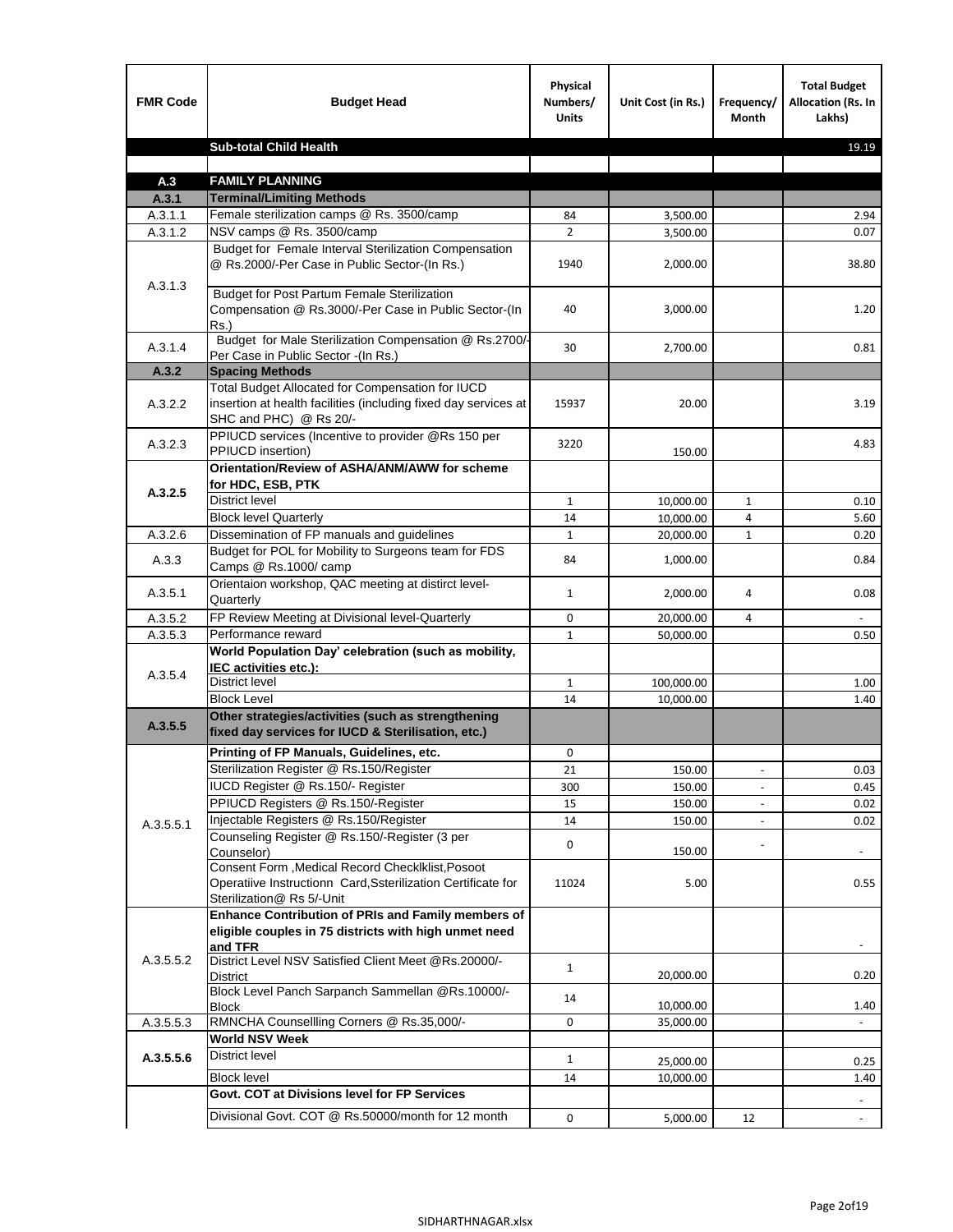| <b>FMR Code</b> | <b>Budget Head</b>                                                                                                                                                           | Physical<br>Numbers/<br><b>Units</b> | Unit Cost (in Rs.) | Frequency/<br>Month | <b>Total Budget</b><br>Allocation (Rs. In<br>Lakhs) |
|-----------------|------------------------------------------------------------------------------------------------------------------------------------------------------------------------------|--------------------------------------|--------------------|---------------------|-----------------------------------------------------|
| A.3.5.5.8       | Exra Incentive for Female Interval Sterilization in Public<br>Sector.-(20% of 80% ELA) @ Rs. 130 per case                                                                    | $\Omega$                             | 130.00             |                     |                                                     |
|                 | Extra Incentive for Male Sterilization in Public Sector-<br>(40% ELA) @ Rs. 155 per case                                                                                     | $\Omega$                             | 155.00             |                     |                                                     |
|                 | <b>Sub-total Family Planning</b>                                                                                                                                             |                                      |                    |                     | 65.88                                               |
|                 | ADOLESCENT HEALTH / RKSK (Rashtriya Kishore                                                                                                                                  |                                      |                    |                     |                                                     |
| A.4             | Swasthya Karyakram)                                                                                                                                                          |                                      |                    |                     |                                                     |
| A.4.1           | <b>Facility based services</b>                                                                                                                                               |                                      |                    |                     |                                                     |
| A.4.1.1         | Orientation meetings-HPD Districts                                                                                                                                           | $\mathbf{1}$                         | 9000               | $\mathbf{1}$        | 0.09                                                |
|                 | Review meetings at District level-Quarterly                                                                                                                                  | $\mathbf{1}$                         | 5000               | 4                   | 0.20                                                |
| A.4.1.2         | Establishment of new clinics at DH/Medical college level                                                                                                                     | $\Omega$                             | 50,000.00          |                     | $\overline{\phantom{a}}$                            |
|                 | Operating expenses for existing clinics                                                                                                                                      | 0                                    |                    |                     |                                                     |
|                 | DH & MC level Existing AFHS clinics                                                                                                                                          | $\mathbf{1}$                         | 600.00             | 12                  | 0.07                                                |
| A.4.1.4         | DH & MC level AFHS clinics (New)                                                                                                                                             | 0                                    | 600.00             | 6                   |                                                     |
|                 | <b>CHC level Existing AFHS clinics</b>                                                                                                                                       | 14                                   | 400.00             | 12                  | 0.67                                                |
|                 | PHC level existing AFHS clinics                                                                                                                                              | 28                                   | 200.00             | 12                  | 0.67                                                |
| A.4.1.5         | Mobility support for AH counsellors at MC/DH level AH<br>Clinic at @ Rs 1000 per month for 06 month                                                                          | 0                                    | 1,000.00           | 6                   |                                                     |
|                 | Mobility support for Exsiting AH counsellors at CHC level<br>AH Clinic at @ Rs 1000 per month for 06 month                                                                   | 0                                    | 1,000.00           | 6                   |                                                     |
| A.4.5.7         | <b>WIFS Register</b>                                                                                                                                                         | 8684                                 | 100.00             |                     | 8.68                                                |
| A.4.5.8         | <b>NIPI Register</b>                                                                                                                                                         | 9620                                 | 100.00             |                     | 9.62                                                |
| A.4.5.9         | <b>WIFS Reporting Formats</b>                                                                                                                                                | 140688                               | 0.50               |                     | 0.70                                                |
|                 |                                                                                                                                                                              |                                      |                    |                     |                                                     |
|                 | <b>Sub-total Adolescent Health</b>                                                                                                                                           |                                      |                    |                     | 20.71                                               |
| A.5             | <b>RBSK</b>                                                                                                                                                                  |                                      |                    |                     |                                                     |
| A.5.1           | Operational Cost of RBSK (Mobility support, DEIC etc)                                                                                                                        |                                      |                    |                     |                                                     |
| A.5.1.2         | Prepare detailed operational plan for RBSK across<br>districts (cost of plan/convergence/monitoring<br>meetings should be kept seperately)                                   |                                      |                    |                     |                                                     |
|                 | One meeting @ Rs. 500 per block for microplan                                                                                                                                | 14                                   | 500.00             |                     | 0.07                                                |
|                 | One orientation meeting for RBSK software                                                                                                                                    | 14                                   | 90.00              |                     | 0.01                                                |
| A.5.1.3         | Mobility support for Mobile health team                                                                                                                                      | 28                                   | 30,000.00          | 12                  | 100.80                                              |
| A.5.1.4         | Operational cost of DEIC                                                                                                                                                     |                                      |                    |                     | 0                                                   |
| A.5.1.5         | New born screening- Inborn error of metabolism (please<br>give details per unit cost of screening, number of children<br>to be screened and the delivery points Add details) |                                      |                    |                     | 0                                                   |
| A.5.1.7         | Spectacle for children                                                                                                                                                       | 2701                                 | 275.00             |                     | 7.43                                                |
| A.5.1.10        | Monitoring Meeting at District level                                                                                                                                         | $\mathbf{1}$                         | 5,000.00           | 3                   | 0.15                                                |
|                 |                                                                                                                                                                              |                                      |                    |                     |                                                     |
|                 | <b>Sub-total RBSK</b>                                                                                                                                                        |                                      |                    |                     | 108.46                                              |
|                 |                                                                                                                                                                              |                                      |                    |                     |                                                     |
| A.7             | <b>PNDT Activities</b><br><b>Support to PNDT cell</b>                                                                                                                        |                                      |                    |                     |                                                     |
|                 | Honorarium of Divisional Level Data Assistant @ Rs.                                                                                                                          | 0                                    | 18,743.00          | 12                  |                                                     |
| A.7.1           | 18743 per month for 12 months<br>Honorarium of District Level Data Assistant @<br>Rs.                                                                                        | $\mathbf{1}$                         | 11,025.00          | 12                  |                                                     |
|                 | 11025 per month for 12 months<br>Contingency at Divisional level for PCPNDT Cell                                                                                             | 0                                    | 10,000.00          | $\mathbf{1}$        | 1.32<br>$\overline{\phantom{a}}$                    |
|                 | Contingency at District level for PCPNDT Cell                                                                                                                                | $\mathbf{1}$                         | 5,000.00           | $\mathbf{1}$        | 0.05                                                |
| A.7.2.2         | Visit of Divisional level Inspection Committee (Including<br>TA/DA)                                                                                                          | 0                                    | 10,000.00          | $\mathbf{1}$        |                                                     |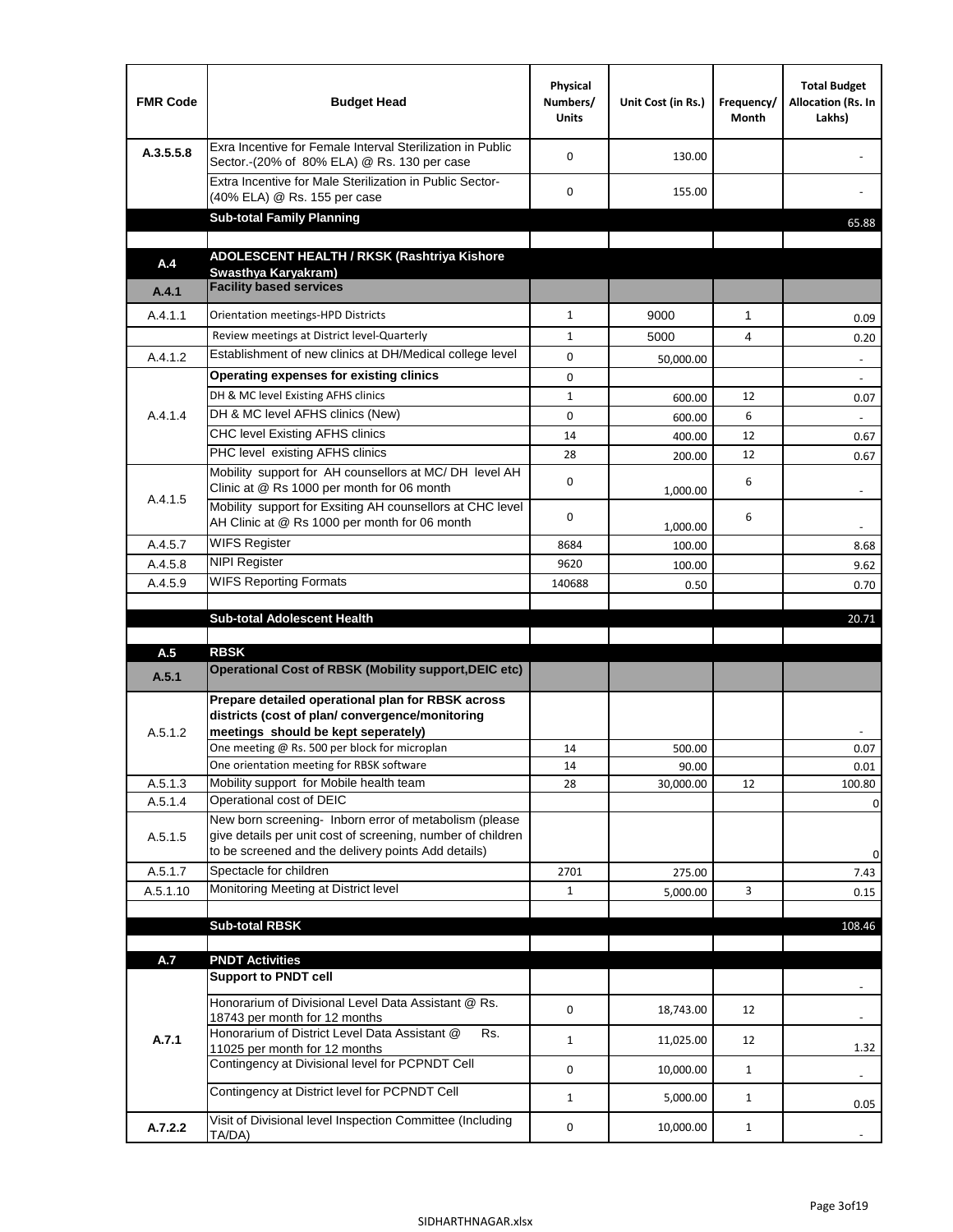| <b>FMR Code</b>      | <b>Budget Head</b>                                                                                                                              | Physical<br>Numbers/<br><b>Units</b> | Unit Cost (in Rs.)     | Frequency/<br><b>Month</b> | <b>Total Budget</b><br><b>Allocation (Rs. In</b><br>Lakhs) |
|----------------------|-------------------------------------------------------------------------------------------------------------------------------------------------|--------------------------------------|------------------------|----------------------------|------------------------------------------------------------|
| A.7.2.5              | Orientation of Member of District advisory Committee at<br><b>Divisional Level</b>                                                              | $\Omega$                             | 200,000.00             | $\mathbf{1}$               | $\blacksquare$                                             |
| A.7.2.9              | Capacity building of DGCS, CJM, District officers, Nodal<br>Officers, Ultrasound Owners, ASHA and AWWs<br>workshop at Districts and Block level |                                      |                        |                            |                                                            |
|                      | <b>District level</b>                                                                                                                           | $\mathbf{1}$                         | 10,000.00              | 1                          | 0.10                                                       |
|                      | <b>Block level</b>                                                                                                                              | 14                                   | 5,000.00               | $\mathbf{1}$               | 0.70                                                       |
|                      | <b>Sub-total PNDT activities</b>                                                                                                                |                                      |                        |                            | 2.17                                                       |
|                      |                                                                                                                                                 |                                      |                        |                            |                                                            |
| A.8                  | <b>Human Resources</b>                                                                                                                          |                                      |                        |                            |                                                            |
| A.8.1                | <b>Contractual Staff &amp; Services</b>                                                                                                         |                                      |                        |                            |                                                            |
| A.8.1.1<br>A.8.1.1.1 | <b>ANMs, Supervisory Nurses, LHVs</b><br><b>ANMs</b>                                                                                            |                                      |                        |                            |                                                            |
|                      | Honorarium of ANMs (New)                                                                                                                        | $\overline{2}$                       |                        | 6                          |                                                            |
| A.8.1.1.1.a          | Honorarium of ANMs (Existing)                                                                                                                   | 0                                    | 11,550.00<br>11,550.00 | 12                         | 1.39                                                       |
|                      | Honorarium of ANMs (New)                                                                                                                        | 74                                   | 11,550.00              | 6                          | 51.28                                                      |
| A.8.1.1.1.f          | Honorarium of ANMs (Existing)                                                                                                                   | 13                                   | 11,550.00              | 12                         | 18.02                                                      |
| A.8.1.1.2            | <b>Staff Nurses</b>                                                                                                                             |                                      |                        |                            |                                                            |
| A.8.1.1.2.a          | <b>DH</b>                                                                                                                                       |                                      |                        |                            | $\Box$                                                     |
|                      | Honorarium of SNs (New)                                                                                                                         | 23                                   | 19,060.00              | 6                          | 26.30                                                      |
| A.8.1.1.2.b          | Honorarium of SNs (Existing)                                                                                                                    | 17                                   | 19,060.00              | 12                         | 38.88                                                      |
|                      | <b>Staff Nurse-NRC</b>                                                                                                                          |                                      |                        |                            | $\blacksquare$                                             |
|                      | Old, SNs @19060/Month for 12 months                                                                                                             | 0                                    | 19,060.00              | 12                         | $\blacksquare$                                             |
|                      | New, SNs @18150 per Month                                                                                                                       | 4                                    | 18,150.00              | 6                          | 4.36                                                       |
|                      | <b>Staff Nurse-SNCU</b>                                                                                                                         |                                      |                        |                            |                                                            |
| A.8.1.1.2.f          | Exiting Staff Nurse Honorarium @ Rs.19060/- p.m. for 12<br>months                                                                               | $\Omega$                             | 19,060.00              | 12                         | -                                                          |
|                      | New Staff Nurse Honorarium @ Rs.18150/- p.m. for 6 months<br><b>Staff Nurse-NBSU</b>                                                            | 8                                    | 18,150.00              | 6                          | 8.71                                                       |
|                      |                                                                                                                                                 |                                      |                        |                            |                                                            |
|                      | Staff Nurse Honorarium @ Rs.18150/- p.m. (For 6 Months)<br>Human Resource Pediatric Intencive Care unit (PICU)                                  | 3                                    | 18,150.00              | 12                         | 6.53                                                       |
|                      |                                                                                                                                                 |                                      |                        |                            |                                                            |
| A.8.1.1.2.g          | Staff Nurses Honorarium @ Rs. 18,150 per months for 12<br>months                                                                                | 0                                    | 18,150.00              | 12                         |                                                            |
| A.8.1.2.1            | <b>Laboratory Technicians</b>                                                                                                                   |                                      |                        |                            |                                                            |
| A.8.1.2.1.a          | Honorarium of Laboratory Technician                                                                                                             |                                      |                        |                            |                                                            |
| A.8.1.3              | <b>Specialists</b>                                                                                                                              |                                      |                        |                            |                                                            |
| A.8.1.3.1.b          | Honorarium of Contractual Gynaecologists/Surgeons                                                                                               | $\mathbf 0$                          | 80,000.00              | 12                         |                                                            |
| A.8.1.3.3            | Anesthetists                                                                                                                                    |                                      |                        |                            |                                                            |
| A.8.1.3.3.b          | Honorarium of Contractual Anesthetists<br>Specialists for CH (Pediatrician etc) in SNCU, NBSU, NRC                                              | 0                                    | 80,000.00              | 12                         |                                                            |
| A.8.1.3.5            |                                                                                                                                                 |                                      |                        |                            |                                                            |
|                      | Existing @ 78650/month for 12 Months                                                                                                            | 0                                    | 78,650.00              | 12                         | $\blacksquare$                                             |
| A.8.1.3.5.d          | New Peadiatrician Honorarium @ Rs.71500/- p.m. for 6<br>months                                                                                  | 3                                    | 71,500.00              | 6                          | 12.87                                                      |
| A.8.1.3.7            | Dental surgeons and dentists                                                                                                                    |                                      |                        |                            |                                                            |
| A.8.1.3.7.a          | Honorarium of Dental Surgen                                                                                                                     |                                      |                        |                            | 10.05                                                      |
| A.8.1.5              | <b>Medical Officers</b>                                                                                                                         |                                      |                        |                            |                                                            |
| A.8.1.5.2            | Honorarium of Medical Officers (New)                                                                                                            | 4                                    | 41,580.00              | $\overline{2}$             | 3.33                                                       |
|                      | Honorarium of Medical Officers (Existing)                                                                                                       | 0                                    | 41,580.00              | 12                         |                                                            |
|                      | MOs for SNCU/ NBSU/NRC etc                                                                                                                      |                                      |                        |                            |                                                            |
| A.8.1.5.6            | Old, MO @41580 per Month                                                                                                                        | 0                                    | 41,580.00              | 12                         | $\blacksquare$                                             |
|                      | New, Mo@39600 Per Month                                                                                                                         | $\mathbf{1}$                         | 39,600.00              | 6                          | 2.38                                                       |
|                      | Human Resource Pediatric Intencive Care unit (PICU)                                                                                             |                                      |                        |                            |                                                            |
|                      | Existing, MO Honorarium @ Rs/41580/ Month for 12 Months                                                                                         | $\mathbf 0$                          | 41,580.00              | 12                         |                                                            |
| A.8.1.5.7            | New, MO Honorarium @ Rs. 39600 / Month for 6 Months                                                                                             | 0                                    | 39,600.00              | 6                          |                                                            |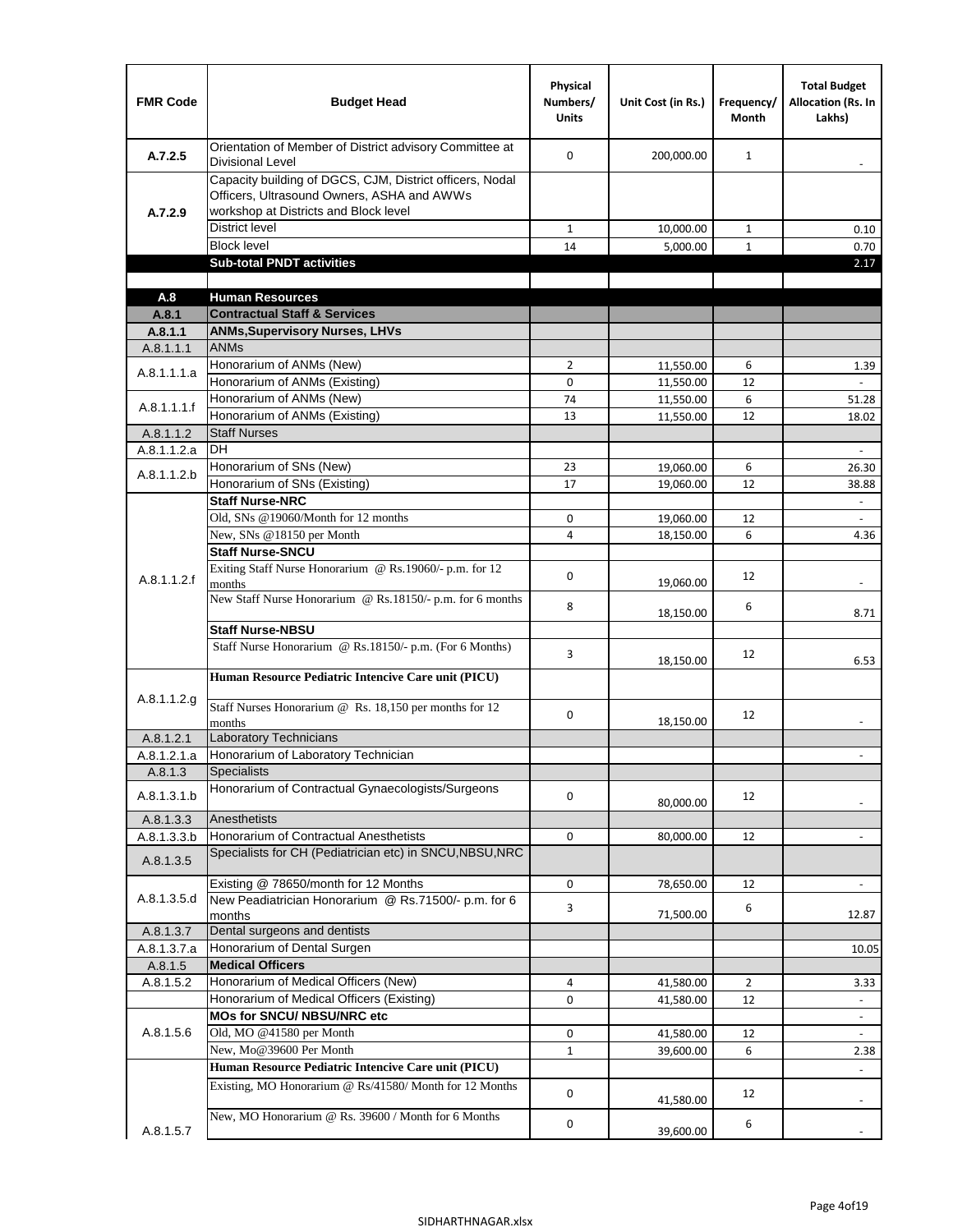| <b>FMR Code</b> | <b>Budget Head</b>                                                                 | Physical<br>Numbers/<br><b>Units</b> | Unit Cost (in Rs.)     | Frequency/<br>Month | <b>Total Budget</b><br>Allocation (Rs. In<br>Lakhs)  |
|-----------------|------------------------------------------------------------------------------------|--------------------------------------|------------------------|---------------------|------------------------------------------------------|
|                 | Medical Officer/Training Coordinator, Honorarium at                                |                                      |                        |                     |                                                      |
|                 | <b>Medical College</b><br>Old, Trg. Coord. @41580/month for 12 Month               | $\mathbf 0$                          | 41,580.00              | 12                  |                                                      |
|                 | New, Trg. Coord.@39600/month for 6 Month                                           | $\Omega$                             | 39,600.00              | 6                   |                                                      |
| A.8.1.7.2       | Honorarium of X-Ray Technician for 12 months                                       |                                      |                        |                     |                                                      |
| A.8.1.7.4       | RBSK teams (Exclusive mobile health team & DEIC                                    |                                      |                        |                     |                                                      |
|                 | Staff)                                                                             |                                      |                        |                     |                                                      |
|                 | <b>MOs- AYUSH/MBBS</b><br><b>Honoraria Existing MBBS</b>                           | 3                                    |                        |                     |                                                      |
|                 | Honoraria New MBBS                                                                 | 11                                   | 41,675.00<br>37,800.00 | 12<br>6             | 15.00<br>24.95                                       |
| A.8.1.7.4.1     | Honoraria - BDS                                                                    | $\mathbf 0$                          | 40,516.00              | 12                  |                                                      |
|                 | Honoraria - AYUSH (Existing)                                                       | $\mathbf 0$                          | 27,783.00              | 12                  | $\overline{\phantom{a}}$                             |
|                 | Honoraria - AYUSH recruited upto March 16                                          | $\mathbf 0$                          | 26,460.00              | 12                  |                                                      |
|                 | Honoraria - AYUSH New                                                              | 42                                   | 25,200.00              | 6                   | 63.50                                                |
|                 | <b>Staff Nurse</b>                                                                 | $\Omega$                             |                        |                     |                                                      |
|                 | Honoraria - Staff Nurse                                                            | 4                                    | 19,100.00              | 12                  | 9.17                                                 |
| A.8.1.7.4.2     | <b>ANM</b>                                                                         |                                      |                        |                     |                                                      |
|                 | Honoraria - ANMs (Existing)                                                        | $\mathbf 0$                          | 11,576.00              | 12                  | ÷,                                                   |
|                 | Honoraria - ANM (Recruited upto March 16)                                          | 0                                    | 11,025.00              | 12                  | $\blacksquare$                                       |
|                 | Honoraria - ANM (New)                                                              | 24                                   | 10,500.00              | 6                   | 15.12                                                |
|                 | Paramedical<br>Honoraria - Paramedical                                             | $\mathbf 0$                          |                        |                     | $\blacksquare$                                       |
|                 | <b>Pharmacists</b>                                                                 | 0<br>$\mathbf 0$                     | 13,753.00              | 12                  | $\overline{\phantom{a}}$                             |
| A.8.1.7.4.3     | Honoraria - Pharmacist (Existing)                                                  | $\mathbf 0$                          | 14,884.00              | 12                  | $\overline{\phantom{a}}$                             |
|                 | Honoraria - Pharmacist (Recruited upto March 16)                                   | $\mathbf 0$                          | 14,175.00              | 12                  |                                                      |
|                 | Honoraria - Pharmacist (New)                                                       | 28                                   | 13,500.00              | 6                   | 22.68                                                |
|                 | Sub Total RBSK mobile teams                                                        | $\Omega$                             |                        |                     | $\overline{\phantom{a}}$                             |
| A.8.1.7.5       | <b>Others</b>                                                                      |                                      |                        |                     |                                                      |
| A.8.1.7.5.1     | Honorarium of RMNCH/FP Counselors @ Rs.10760/- for                                 | $\mathbf 0$                          | 10,760.00              | 12                  | $\overline{\phantom{a}}$                             |
|                 | 12 months                                                                          |                                      |                        |                     |                                                      |
|                 | <b>Adolescent Health counselors</b>                                                |                                      |                        |                     | $\overline{\phantom{a}}$                             |
| A.8.1.7.5.2     | AH counselors at DH level (1st & 2nd phase)<br>AH counselors DH level of 3nd phase | 0<br>$\mathbf 0$                     | 13,891.00              | 12<br>12            | $\overline{\phantom{a}}$<br>$\overline{\phantom{a}}$ |
|                 | AH counselors at DH/MC level (New)                                                 | $\mathbf{1}$                         | 13,230.00<br>12,600.00 | 12                  | 1.51                                                 |
|                 | AH counsellors at CHC level                                                        | 0                                    | 13,230.00              | 6                   | ÷,                                                   |
|                 | <b>Nutriionist</b>                                                                 | 0                                    |                        |                     | $\overline{\phantom{a}}$                             |
| A.8.1.7.5.4     | Old, Nutrist. @17325 per Month for 12 months                                       | 0                                    | 17,325.00              | 12                  | $\overline{\phantom{a}}$                             |
|                 | New, Nutrist. $@16500$ per Month for 6 months                                      | 1                                    | 16,500.00              | 6                   | 0.99                                                 |
|                 | <b>HR for Cold Chain</b>                                                           | 0                                    |                        |                     |                                                      |
|                 | Hononarium of Cold Chain Handlers at Division level                                | 0                                    | 11,430.00              | 12                  |                                                      |
|                 | Hononarium of Cold Chain Handlers at District level                                | $\mathbf{1}$                         | 11,430.00              | 12                  | 1.37                                                 |
|                 | Hononarium of Technician (Refeigator Machenic) at                                  |                                      |                        |                     |                                                      |
|                 | <b>Division level</b>                                                              | 0                                    | 19,060.00              | 12                  | $\overline{\phantom{a}}$                             |
|                 | Technician (Refeigator Machenic) at District level                                 | 0                                    | 19,060.00              | 12                  | $\blacksquare$                                       |
| A.8.1.7.7       | Honararium of Vaccince Strore Keeper at Division level                             | 0                                    | 25,410.00              | 12                  | $\overline{\phantom{a}}$                             |
|                 | Honararium of Vaccince Van Driver at Division level                                | 0                                    | 19,060.00              | 12                  | $\overline{\phantom{a}}$                             |
|                 | HR for Blood Bank Storage/Unit                                                     |                                      |                        |                     |                                                      |
|                 | Man Power Support at 89 Blood Banks                                                |                                      |                        |                     | 12.43                                                |
|                 | Man Power Support at 118 Blood Storage Centre                                      |                                      |                        |                     | 4.80                                                 |
|                 | Manpower support of 18 BCTV                                                        |                                      |                        |                     | 0.00                                                 |
| A.8.1.7.8       | Staff for Training Institutes/ SIHFW/ Nursing Training                             |                                      |                        |                     | 0                                                    |
|                 | Incentive/ Awards etc. to SN, ANMs etc.                                            |                                      |                        |                     | $\blacksquare$                                       |
|                 | SBA Trained ANMs at L1 SCs from 6th delivery every month                           | 2050                                 | 300.00                 |                     | 6.15                                                 |
|                 | SBA Trained ANMs/SNs at APHCs/PHCs starting from 16th                              | 50                                   |                        |                     |                                                      |
| A.8.1.8         | Delivery every month<br>SBA Trained ANMs/SNs at Non FRU CHCs/BPHCs starting from   |                                      | 300.00                 |                     | 0.15                                                 |
|                 | 51st Delivery every month                                                          | 2000                                 |                        |                     |                                                      |
|                 |                                                                                    |                                      | 300.00                 |                     | 6.00                                                 |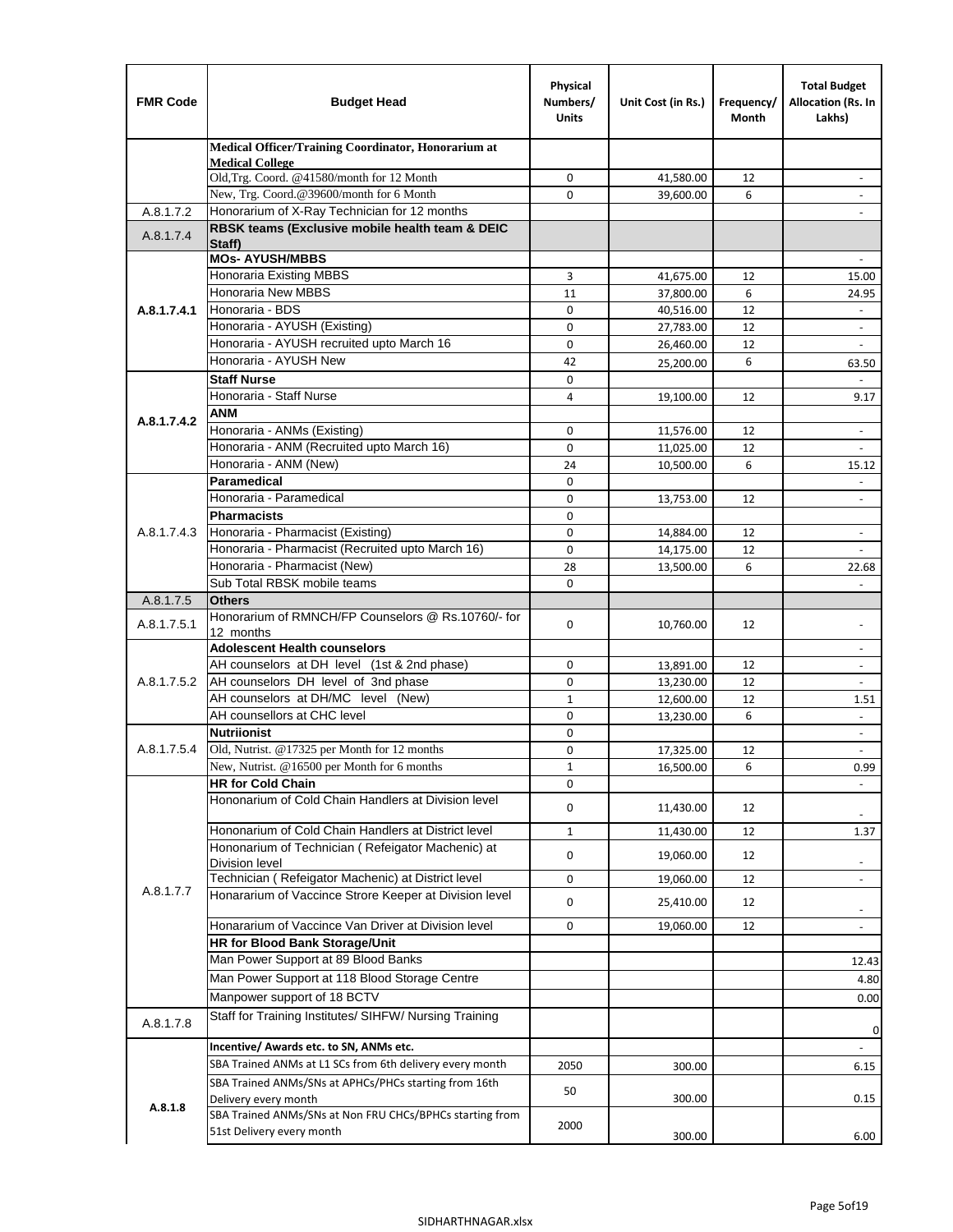| <b>FMR Code</b> | <b>Budget Head</b>                                                                                 | Physical<br>Numbers/<br><b>Units</b> | Unit Cost (in Rs.) | Frequency/<br>Month | <b>Total Budget</b><br>Allocation (Rs. In<br>Lakhs) |
|-----------------|----------------------------------------------------------------------------------------------------|--------------------------------------|--------------------|---------------------|-----------------------------------------------------|
|                 | Incentives for EMOC teams at below District level starting from<br>6th CS every month @Rs 3000/CS  | 70                                   | 3,000.00           |                     | 2.10                                                |
| A.8.1.9         | Honorarium of Data Entry Operator at DH                                                            |                                      |                    |                     | 0.92                                                |
| A.8.1.10        | <b>Other Incentives Schemes (PI.Specify)</b>                                                       |                                      |                    |                     |                                                     |
| A.8.1.10.1      | Fixed difficult area Incentive                                                                     | 0                                    |                    |                     |                                                     |
|                 | FRU Operationalization for Gynae & anaesthetist                                                    |                                      |                    |                     |                                                     |
| A.8.1.10.2      | specialist on call from govt sector for NHPDs & HPDs                                               | 60                                   | 3,000.00           |                     | 1.80                                                |
| A.8.1.10.3      | FRU Operationalization Gynaecologists specialist on call<br>for NHPDs & HPDs                       | 30                                   | 4,500.00           |                     | 1.35                                                |
| A.8.1.10.4      | FRU Operationalization anaesthetist specialist on call for<br><b>NHPDs &amp; HPDs</b>              | 60                                   | 3,000.00           |                     | 1.80                                                |
| A.8.1.10.5      | Performance based Incentives to RMNCH+A Counsellors<br>in Family Planning @ Rs.50/ client          | $\mathbf 0$                          | 50.00              |                     | $\overline{\phantom{a}}$                            |
| A.8.1.11        | <b>Support Staff for Health Facilities</b>                                                         |                                      |                    |                     |                                                     |
|                 | <b>HR-NRC</b>                                                                                      |                                      |                    |                     | $\blacksquare$                                      |
|                 | Cook                                                                                               |                                      |                    |                     |                                                     |
|                 | Old, Cook @7500 per Month for 12 months                                                            | 0                                    | 7,500.00           | 12                  | ÷,                                                  |
|                 | New, Cook @7500 per Month for 6 months                                                             | $\mathbf{1}$                         | 7,500.00           | 6                   | 0.45                                                |
|                 | <b>Care Taker</b>                                                                                  |                                      |                    |                     |                                                     |
|                 | Old, Caretaker @6400 per Month for 12 months                                                       | 0                                    | 6,400.00           | 12                  |                                                     |
|                 | New, Caretaker @6400 per Month for 6 months                                                        | $\mathbf{1}$                         | 6,400.00           | 6                   | 0.38                                                |
|                 | <b>Cleaner</b>                                                                                     |                                      |                    |                     |                                                     |
|                 | Old, Cleaner @6400 per Month for 12 months                                                         | 0                                    | 6,400.00           | 12                  |                                                     |
|                 | New, Cleaner @6400 per Month for 6 months                                                          | $\mathbf{1}$                         | 6,400.00           | 6                   | 0.38                                                |
|                 | <b>HR-SNCU</b>                                                                                     |                                      |                    |                     |                                                     |
| A.8.1.11.f      | Cleaner/ Ward Ayah/Security Guard                                                                  |                                      |                    |                     |                                                     |
|                 | Existing CL/WA Honorarium @ Rs. 6400/monty for 12<br>months                                        | $\mathbf 0$                          | 6,400.00           | 12                  |                                                     |
|                 | New CL/WA/SG Honorarium @ Rs. 6400/month for 6                                                     |                                      |                    |                     |                                                     |
|                 | month                                                                                              | 9                                    | 6,400.00           | 6                   | 3.46                                                |
|                 | <b>Data Entry Oprator</b>                                                                          |                                      |                    |                     |                                                     |
|                 | old DEO Honorarium @ Rs.12000/- p.m. for 12 months                                                 | $\mathbf 0$                          |                    |                     |                                                     |
|                 |                                                                                                    |                                      | 12,000.00          | 12                  |                                                     |
|                 | New DEO Honorarium @ Rs.12000/- p.m. for 6 months                                                  | $\mathbf{1}$                         | 12,000.00          | 6                   | 0.72                                                |
|                 | Human Resource Pediatric Intencive Care unit (PICU)                                                |                                      |                    |                     |                                                     |
|                 |                                                                                                    |                                      |                    |                     |                                                     |
|                 | Ward Aaya/Sweeper Honorarium @ Rs. 6400/Month for 6<br>months                                      | 0                                    | 6,400.00           | 6                   |                                                     |
|                 | Sub-total HR                                                                                       |                                      |                    |                     | 381.28                                              |
|                 |                                                                                                    |                                      |                    |                     |                                                     |
| A.9             | <b>TRAINING</b>                                                                                    |                                      |                    |                     |                                                     |
| A.9.1           | Skill lab                                                                                          |                                      |                    |                     |                                                     |
| A.9.1.3         | Training Motivation and follow up visit                                                            |                                      |                    |                     | 0                                                   |
| A.9.3           | <b>Maternal Health Training</b>                                                                    |                                      |                    |                     |                                                     |
| A.9.3.1.4       | Training of ANMs / LHVs in SBA                                                                     |                                      |                    |                     | 7.60                                                |
| A.9.3.7         | Other maternal health training (please specify)                                                    |                                      |                    |                     |                                                     |
| A.9.3.7.1       | MDR training of District and Block level officials                                                 | 3                                    | 22,950.00          |                     | 0.69                                                |
| A.9.3.7.5       | ANM Training on new ANC guidelines and HRPs                                                        |                                      |                    |                     | $\omega$                                            |
|                 | District level                                                                                     | 3                                    | 29,300.00          |                     | 0.88                                                |
|                 | <b>Block Level</b>                                                                                 | 14                                   | 31,050.00          |                     | 4.35                                                |
| A.9.10          | <b>Training (Nursing)</b>                                                                          |                                      |                    |                     | ÷,                                                  |
| A.9.10.1        | Strengthening of Existing Training Institutions/Nursing School<br>excluding infrastructure and HR. | 0                                    | 4,300,000.00       |                     |                                                     |
| A.9.10.2        | New Training Institutions/School                                                                   | 1                                    | 152,000.00         |                     | 1.52                                                |
|                 | <b>National Dewarming Day</b>                                                                      |                                      |                    |                     |                                                     |
| A.9.11.3        | Orientaion meeting-District level                                                                  | $\mathbf{1}$                         | 5000               | $\overline{2}$      | 0.10                                                |
|                 | Orientaion meeting-Block level                                                                     | 14                                   | 7500               | $\overline{2}$      | 2.10                                                |
| A.9.12          | <b>RBSK training</b>                                                                               |                                      |                    |                     | $\overline{\phantom{a}}$                            |
| A.9.12.1        | RBSK Training -Training of Mobile health team -                                                    |                                      |                    |                     |                                                     |
|                 | technical and managerial (5 days)                                                                  |                                      |                    |                     | 0                                                   |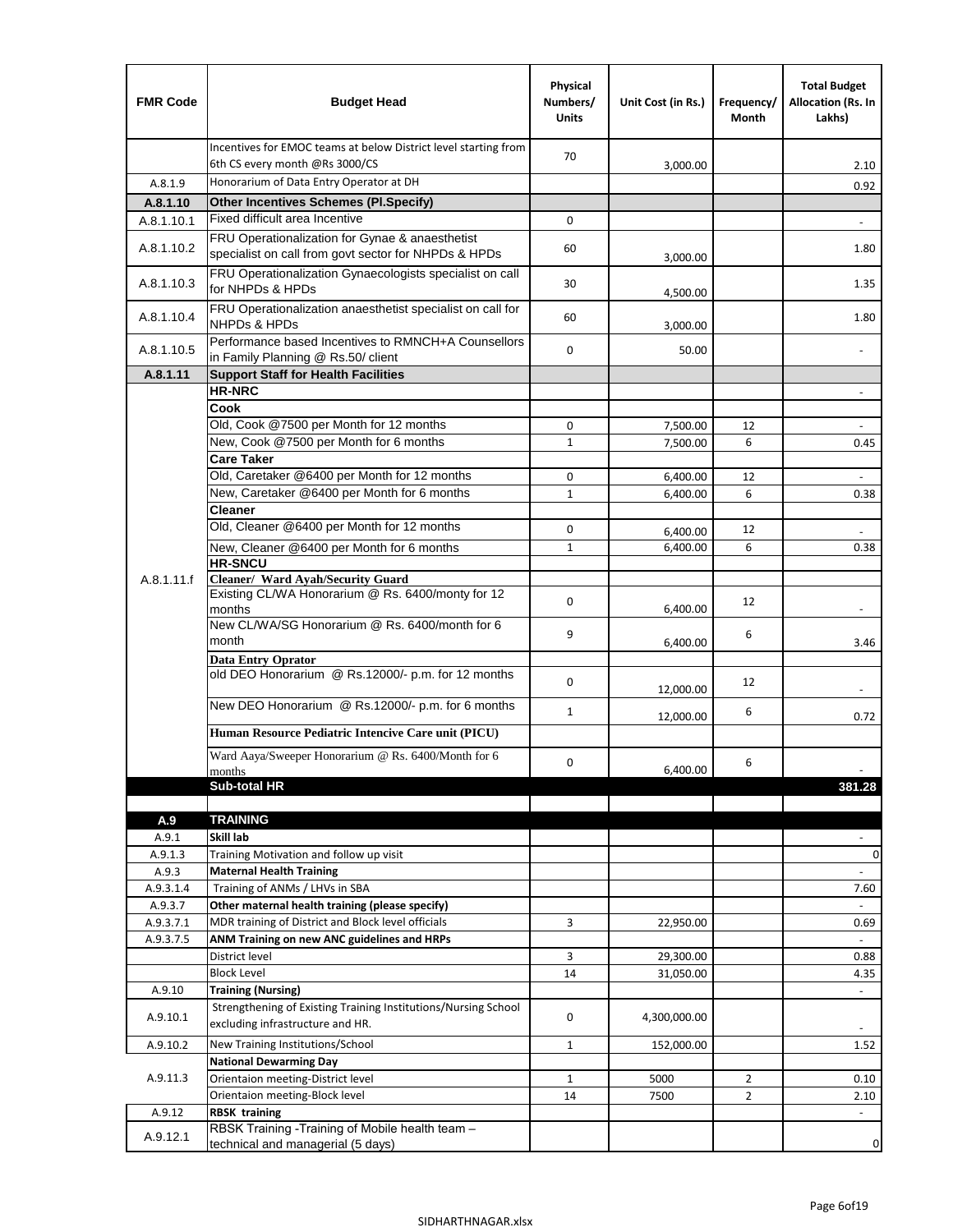| <b>FMR Code</b>    | <b>Budget Head</b>                                                                           | Physical<br>Numbers/<br><b>Units</b> | Unit Cost (in Rs.) | Frequency/<br><b>Month</b> | <b>Total Budget</b><br>Allocation (Rs. In<br>Lakhs) |
|--------------------|----------------------------------------------------------------------------------------------|--------------------------------------|--------------------|----------------------------|-----------------------------------------------------|
|                    |                                                                                              |                                      |                    |                            |                                                     |
|                    | <b>Sub-total Training</b>                                                                    |                                      |                    |                            | 17.23                                               |
| A.10               | <b>PROGRAMME MANAGEMENT</b>                                                                  |                                      |                    |                            |                                                     |
| A.10.2             | Contractual Staff for DPMSU recruited and in position                                        |                                      |                    |                            |                                                     |
| A.10.2.1           | District Programme Manager                                                                   | $\mathbf{1}$                         | 39,690.00          | 12                         | 4.76                                                |
| A.10.2.2           | District Accounts Manager                                                                    | 1                                    | 32,303.00          | 12                         | 3.88                                                |
| A.10.2.3           | District Data Manager                                                                        | $\mathbf{1}$                         |                    | 12                         |                                                     |
| A.10.2.4           | Consultants/ Programme Officers (Kindly Specify)                                             | $\mathbf 0$                          | 22,050.00          |                            | 2.65                                                |
|                    | Honorarium of RKSK Coordinator                                                               | $\mathbf{1}$                         | 25,000.00          | 9                          | 2.25                                                |
| A.10.2.5           | Accountants                                                                                  | 0                                    |                    |                            |                                                     |
| A.10.2.6           | Data Entry Operators                                                                         | 0                                    |                    |                            | $\overline{\phantom{a}}$                            |
| A.10.2.7           | Support Staff (Kindly Specify)                                                               | $\mathbf{1}$                         | 8,269.00           | 12                         | 0.99                                                |
| A.10.2.8.1         | Operational Cost for DPMU unit                                                               | $\mathbf{1}$                         | 89,250.00          | 12                         | 10.71                                               |
| A.10.2.8.5         | <b>DEIC Managers</b>                                                                         | $\mathbf{1}$                         | 33,000.00          | 10                         | 3.30                                                |
| A.10.3             | <b>Strengthening of Block PMU</b>                                                            |                                      |                    |                            |                                                     |
| A.10.3.1           | <b>Block Programme Manager</b>                                                               |                                      |                    |                            | 40.75                                               |
| A.10.3.2           | <b>Block Accounts Manager</b>                                                                |                                      | 12,128.00          | 12                         | 20.38                                               |
| A.10.3.7.1         | Operational Cost for BPMU unit                                                               | 14                                   | 15,000.00          | 12                         | 25.20                                               |
| A.10.6             | <b>Concurrent Audit system</b><br>Monthly Concurrent Audit                                   | $\mathbf{1}$                         |                    | 12                         | 0.54                                                |
|                    | <b>Block Spesific Work</b>                                                                   | 14                                   | 4,500.00<br>500.00 | 12                         | 0.84                                                |
| A.10.7             | <b>Mobility Support, Field Visits</b>                                                        |                                      |                    |                            |                                                     |
| A.10.7.2           | <b>DPMU/District</b>                                                                         | 2                                    | 30,000.00          | 12                         | 7.20                                                |
| A.10.7.3           | <b>BPMU/Block</b>                                                                            | 14                                   | 30,000.00          | 12                         | 50.40                                               |
| A.10.8.1           | Vehicles for Divisional / AD office                                                          | 0                                    | 30,000.00          | 12                         |                                                     |
|                    |                                                                                              |                                      |                    |                            |                                                     |
|                    | <b>Sub-total Programme Management</b>                                                        |                                      |                    |                            | 173.84                                              |
|                    | Total of RMNCH+A                                                                             |                                      |                    |                            | 2,101.69                                            |
|                    |                                                                                              |                                      |                    |                            |                                                     |
| в                  | Additionalities under NRHM (Mission Flexible Pool)                                           |                                      |                    |                            |                                                     |
|                    |                                                                                              |                                      |                    |                            |                                                     |
| <b>B1</b>          | <b>ASHA</b>                                                                                  |                                      |                    |                            |                                                     |
| B1.1.1.3           | <b>Supplementary training for ASHAs</b><br>TOT of ASHA Trainer- I round (at RHFWTC)          |                                      |                    |                            |                                                     |
| B1.1.1.3.1         | Batch cost+Equipment+Module+ Monitoring Visit                                                |                                      |                    |                            |                                                     |
| B1.1.1.3.2         | TOT of ASHA Trainers -II Round (at RHFWTC)                                                   |                                      |                    |                            |                                                     |
| B1.1.1.4           | Post training support and supervision                                                        |                                      |                    |                            | $\sim$                                              |
|                    | Supervision costs by ASHA facilitators<br>(12 months)                                        |                                      |                    |                            | 66.60                                               |
| B1.1.1.4.1         | Supervision costs by ASHA facilitators<br>(6 months)                                         |                                      |                    |                            |                                                     |
|                    |                                                                                              |                                      |                    |                            |                                                     |
| B1.1.1.4.2         | Monthly review Meeting of ASHA Sangini with BCPM                                             |                                      |                    |                            | 2.00                                                |
| B <sub>1.1.3</sub> | Performance Incentive/Other Incentive to ASHAs (if                                           |                                      |                    |                            |                                                     |
| B1.1.3.1           | any)<br><b>ASHA incentives under Maternal Health</b>                                         |                                      |                    |                            |                                                     |
| B1.1.3.1.2         | Maternal Death Audit Information                                                             | 250                                  | 200.00             |                            | 0.50                                                |
| B1.1.3.2           | Incentive to ASHA under Child Health                                                         |                                      |                    |                            | ÷.                                                  |
| B1.1.3.2.1         | Incentive for Home Based Newborn Care programme                                              | 72198                                | 250.00             |                            | 180.50                                              |
| B1.1.3.2.4         | Incentive for referral of SAM cases to NRC @ Rs.50/Case                                      | 240                                  | 50.00              |                            | 0.12                                                |
| B1.1.3.2.5         | Incentive for follow up of discharge of SAM children from<br>NRCs @ Rs. 100/ for 4 Follow up | 240                                  | 100.00             |                            | 0.24                                                |
| B1.1.3.3           | ASHA Incentives under family planning (ESB/ PPIUCD/<br>Others)                               |                                      |                    |                            |                                                     |
| B1.1.3.3.1         | ASHA PPIUCD incentive for accompanying the client for<br>PPIUCD insertion                    | 3220                                 | 150.00             |                            | 4.83                                                |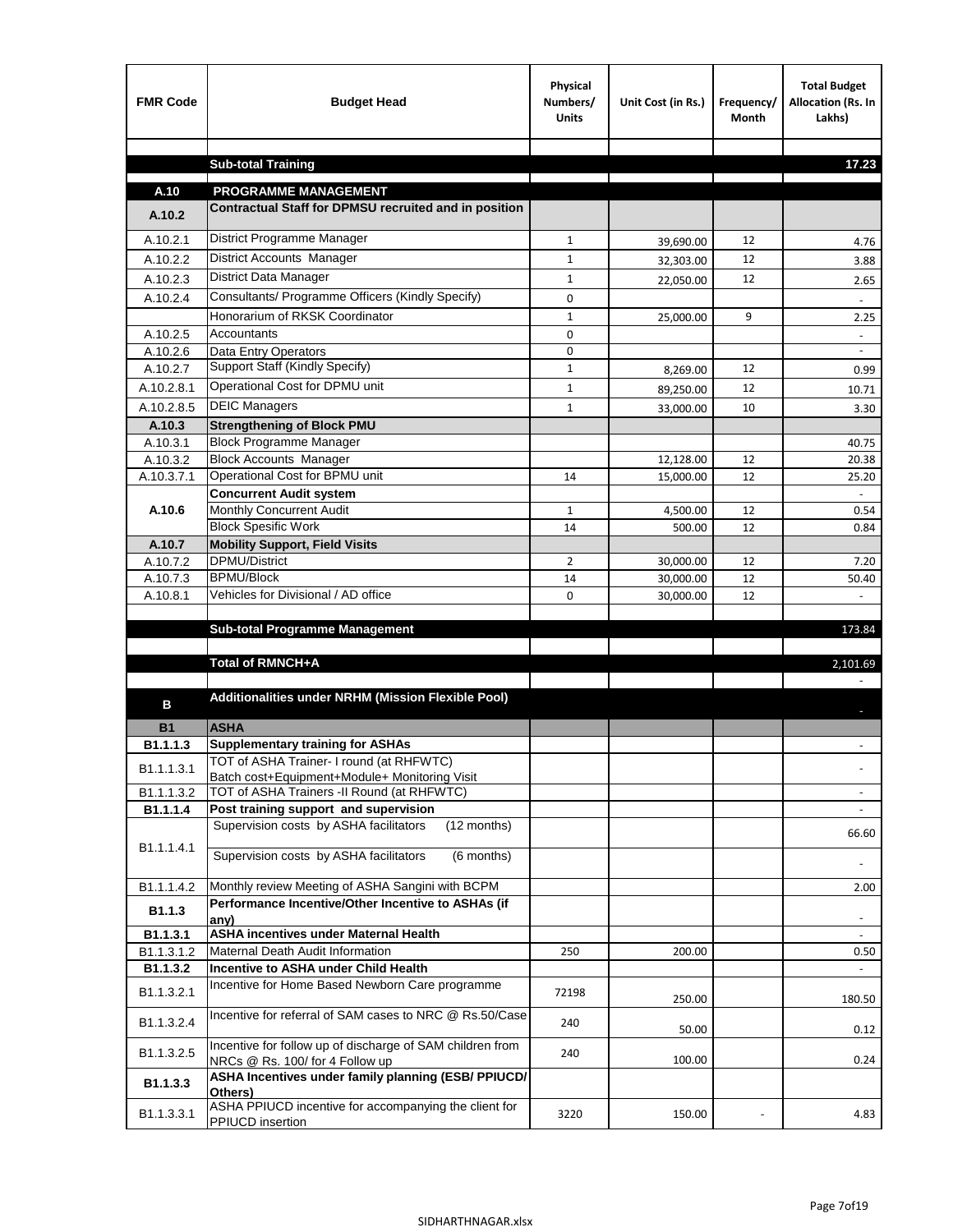| <b>FMR Code</b>            | <b>Budget Head</b>                                                                                                                                                    | Physical<br>Numbers/<br><b>Units</b> | Unit Cost (in Rs.) | Frequency/<br>Month | <b>Total Budget</b><br><b>Allocation (Rs. In</b><br>Lakhs) |
|----------------------------|-----------------------------------------------------------------------------------------------------------------------------------------------------------------------|--------------------------------------|--------------------|---------------------|------------------------------------------------------------|
|                            | ASHA incentive under ESB scheme for promoting<br>spacing of births @ 500/- per ASHA/client                                                                            | 500                                  | 500.00             |                     | 2.50                                                       |
| B <sub>1.1</sub> , 3, 3, 2 | Spacing for 2 years after marriage @ 500/- per<br>ASHA/client                                                                                                         | 515                                  | 500.00             |                     | 2.58                                                       |
| B1.1.3.3.3                 | ASHA Incentive under ESB scheme for promoting<br>adoption of limiting method upto two children @ Rs. 1000<br>per client                                               | 558                                  | 1,000.00           |                     | 5.58                                                       |
| B1.1.3.6                   | <b>ASHA Incentives (other)</b>                                                                                                                                        |                                      |                    |                     |                                                            |
| B <sub>1.1</sub> , 3, 5, 3 | ASHA incentive for NDD for 2 round                                                                                                                                    | 2393                                 | 100.00             | $\overline{2}$      | 4.79                                                       |
| B <sub>1.1</sub> .3.6.1    | Amount to be released for 12 months for Routine<br>activities (4 month incentive for ASHAs those are yet to<br>be placed)                                             |                                      |                    |                     | 269.96                                                     |
| B1.1.3.6.4                 | Incentive to ASHA Facilitator (12 Months)                                                                                                                             |                                      |                    |                     | 4.00                                                       |
| B <sub>1.1</sub> .3.6.5    | Reimbursement of travel expenses for accompanying a<br>woman to facility for surgical abortion (MVA/EVA) @<br>Rs.150/-per case                                        | 40                                   | 150.00             |                     | 0.06                                                       |
| B <sub>1.1</sub> .3.6.6    | Reimbursement of travel expenses for accompanying a<br>woman to facility for medical abortion (MMA) @ Rs.225/-<br>per case                                            | 40                                   | 225.00             |                     | 0.09                                                       |
| B1.1.3.6.9                 | ASHA Torch (NO. of ASHA +AF) @ Rs. 262.20                                                                                                                             |                                      |                    |                     | 6.57                                                       |
| B1.1.3.7                   | Other (support provisions to ASHA such as uniform,<br>diary, ASHA Ghar etc)                                                                                           |                                      |                    |                     |                                                            |
| B <sub>1.1</sub> .3.7.2    | ASHA Payment Voucher, Payment Register and VHIR<br>1.@ Rs. 25/ASHA, 2.@Rs.50/AF, 3.@Rs.150/block for<br>ASHa master payment register,<br>4. @Rs.174.5/ASHA/B1.1.3.7.2 |                                      |                    |                     | 4.85                                                       |
| B <sub>1.1</sub> , 3.7.4   | ASHA SAREE (TA/DA for Attending monthly meeting) No.<br>of ASHA+AF @ Rs.450                                                                                           |                                      |                    |                     | 11.27                                                      |
| B1.1.5.1                   | Honorarium of Regional Coordinator                                                                                                                                    |                                      |                    |                     | ÷,                                                         |
| B1.1.5.2                   | Honararium of District Community Process Manager                                                                                                                      | $\mathbf{1}$                         | 32,303.00          | 12                  | 3.88                                                       |
| B1.1.5.3                   | Honararium of Block Community Process Manager                                                                                                                         | 14                                   | 12,000.00          | 12                  | 20.16                                                      |
|                            | Mobility cost for ARC/AMG                                                                                                                                             |                                      |                    |                     |                                                            |
| B <sub>1.1.5.4</sub>       | AMG cost                                                                                                                                                              | $\mathbf{1}$                         | 10,000.00          | $\mathbf{1}$        | 0.10                                                       |
|                            | Quarterly BCPM meeting at Divisional Head Quarter @                                                                                                                   |                                      |                    |                     |                                                            |
|                            | rs. 500/BCPM/atr.                                                                                                                                                     |                                      |                    |                     |                                                            |
|                            |                                                                                                                                                                       |                                      |                    |                     |                                                            |
|                            | <b>Sub Total of ASHA</b>                                                                                                                                              |                                      |                    |                     | 591.15039                                                  |
| B.2                        | <b>Untied Fund</b>                                                                                                                                                    |                                      |                    |                     |                                                            |
| B <sub>2.3</sub>           | <b>CHCs</b>                                                                                                                                                           |                                      |                    |                     | 34.61                                                      |
| B <sub>2.4</sub>           | <b>PHCs</b>                                                                                                                                                           |                                      |                    |                     | 49.88                                                      |
|                            | <b>Sub Total of Untied Fund</b>                                                                                                                                       |                                      |                    |                     | 84.48019                                                   |
|                            |                                                                                                                                                                       |                                      |                    |                     |                                                            |
| <b>B9</b><br>B.9.1         | <b>Mainstreaming of AYUSH</b><br>Medical Officers at CHCs/ PHCs (Only AYUSH)                                                                                          |                                      |                    |                     |                                                            |
| B.9.1.1                    | DH                                                                                                                                                                    | $\overline{2}$                       | 29,106.00          | 12                  | 6.99                                                       |
| B.9.1.2                    | <b>FRU<sub>s</sub></b>                                                                                                                                                | 0                                    | 29,106.00          | 12                  |                                                            |
| B.9.1.3                    | Non FRU SDH/ CHC                                                                                                                                                      | 5                                    | 29,106.00          | 12                  | 17.46                                                      |
| B.9.1.4                    | 24 X 7 PHC                                                                                                                                                            | 8                                    | 29,106.00          | 12                  | 27.94                                                      |
| B.9.1.5                    | Non-24 X 7 PHCs/ APHCs                                                                                                                                                | $\mathbf{1}$                         | 29,106.00          | 12                  | 3.49                                                       |
| B.9.2                      | Other Staff Nurses and Supervisory Nurses/ AYUSH<br>pharmacists (Only AYUSH)                                                                                          |                                      |                    |                     |                                                            |
| B.9.2.1                    | DH                                                                                                                                                                    | $\mathbf{1}$                         | 10,914.75          | 12                  | 1.31                                                       |
| B.9.2.2                    | <b>FRUs</b>                                                                                                                                                           | $\mathbf{1}$                         |                    | 12                  |                                                            |
| B.9.2.3                    | Non FRU SDH/ CHC                                                                                                                                                      | $\mathbf{1}$                         | 10,914.75          | 12                  | 1.31                                                       |
|                            | 24 X 7 PHC                                                                                                                                                            |                                      | 10,914.75          |                     | 1.31                                                       |
| B.9.2.4                    | Non-24 X 7 PHCs                                                                                                                                                       | $\mathbf{1}$                         | 10,914.75          | 12                  | 1.31                                                       |
| B.9.2.5                    |                                                                                                                                                                       | 0                                    | 10,914.75          | 12                  | $\blacksquare$                                             |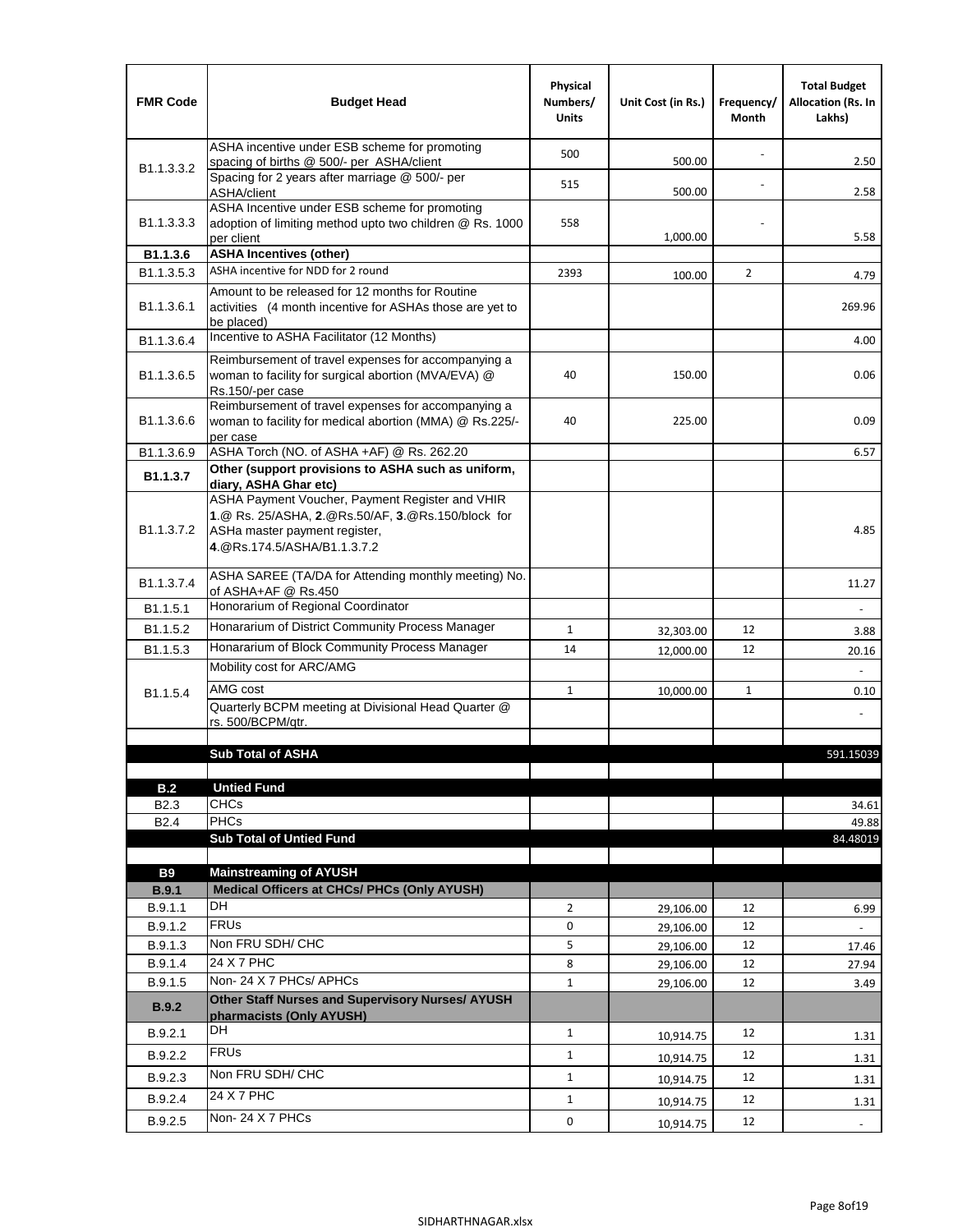| <b>FMR Code</b>   | <b>Budget Head</b>                                                                              | Physical<br>Numbers/<br><b>Units</b> | Unit Cost (in Rs.) | Frequency/<br>Month | <b>Total Budget</b><br>Allocation (Rs. In<br>Lakhs) |
|-------------------|-------------------------------------------------------------------------------------------------|--------------------------------------|--------------------|---------------------|-----------------------------------------------------|
|                   | Panchkarma Unit Lokbabdhu Rajnarayna Joint<br><b>Hospital, Lucknow</b>                          |                                      |                    |                     |                                                     |
| B.9.2.6           | Honararium of Panchkarma Technician (1Male and 1<br>Female)                                     | 0                                    | 10,000.00          | 12                  |                                                     |
|                   | Honorarium of Panchkarma Attendent                                                              | $\mathbf 0$                          | 8,000.00           | 12                  |                                                     |
|                   | Lumpsum amount for Sweeper (Safai Karmi)                                                        |                                      |                    |                     | 0                                                   |
| <b>B9.3</b>       | <b>Other Activities (Excluding HR)</b>                                                          |                                      |                    |                     |                                                     |
| B9.3.1            | Contingency AYUSH wings                                                                         | $\mathbf{1}$                         | 20,000.00          |                     | 0.20                                                |
| B9.3.3            | Establishment of Panchkarma Unit                                                                |                                      |                    |                     | $\mathbf 0$                                         |
| B9.3.4            | Construction of AYUSH Wing                                                                      | 0                                    | 3,000,000.00       |                     |                                                     |
|                   |                                                                                                 |                                      |                    |                     |                                                     |
|                   | Sub Total of Mainstreaming of AYUSH                                                             |                                      |                    |                     | 61.32                                               |
| <b>B10</b>        | <b>IEC-BCC NRHM</b>                                                                             |                                      |                    |                     |                                                     |
|                   | <b>Girls Child Day</b>                                                                          |                                      |                    |                     |                                                     |
| B.10.3.5          | <b>Division level</b>                                                                           | 0                                    | 50,000.00          | 1                   |                                                     |
|                   | <b>Block level</b>                                                                              | 14                                   | 10,000.00          | $\mathbf{1}$        | 1.40                                                |
| <b>B.10.7</b>     | Priniting activities (please specify)                                                           |                                      |                    |                     |                                                     |
| B.10.7.1          | SM booklet @Rs 20.00 for all ANCs<br>MCP card @ Rs 10 for all ANCs                              | 123074<br>123074                     | 20.00<br>10.00     |                     | 24.61<br>12.31                                      |
| <b>B.10.7.4</b>   | <b>Other printing</b>                                                                           |                                      |                    |                     |                                                     |
| B.10.7.4.1        | <b>IEC-BCC Material for NDD</b>                                                                 |                                      |                    |                     |                                                     |
|                   | IEC material, poster, banner @ Rs. 14000 per block for 2<br>round                               | 14                                   | 14000              | $\overline{2}$      | 3.92                                                |
|                   | Teaching and community hand bills/pumphlets and check<br>list @ Rs. 14000 per block for 2 round | 14                                   | 14000              | $\overline{2}$      | 3.92                                                |
|                   | 5 Fipchart per block @ Rs. 200 per Flip chart( one time)                                        | 70                                   | 200                | $\mathbf{1}$        | 0.14                                                |
|                   | AWW and Teacher hand out @ Rs. 7 each for 2 round                                               | 5832                                 | $\overline{7}$     | $\overline{2}$      | 0.82                                                |
|                   | ASHA hand out @ Rs. 2 each for 2 round                                                          | 2393                                 | $\overline{2}$     | $\overline{2}$      | 0.10                                                |
|                   | <b>AFHC cards</b>                                                                               |                                      |                    |                     |                                                     |
| <b>B.10.7.4.2</b> | For DH & MC level Existing AFHS clinics<br>For CHC level Existing AFHS clinics                  | 1<br>14                              | 0.50<br>0.50       | 2000<br>2000        | 0.01<br>0.14                                        |
|                   | For PHC level existing AFHS clinics                                                             | 28                                   | 0.50               | 2000                | 0.28                                                |
|                   | AFHC Register (3 register per clinic)                                                           | 129                                  | 150.00             | $\mathbf{1}$        | 0.19                                                |
|                   | Printing of RBSK card and registers                                                             | 0                                    |                    |                     |                                                     |
|                   | MHT Register for AWC<br>MHT Register for School                                                 | 380                                  | 100.00             | $\mathbf{1}$        | 0.38                                                |
|                   | (Class-1 to 12)                                                                                 | 592                                  | 100.00             | $\mathbf{1}$        | 0.59                                                |
| B.10.7.4.3        | RBSK Format (microplan, reporting) @ Rs. 3000/ per                                              | 14                                   |                    | $\mathbf{1}$        |                                                     |
|                   | block<br>RBSK card for children of AWC and School                                               |                                      | 3,000.00           |                     | 0.42                                                |
|                   | AWC (Twice in year)                                                                             | 190210                               | 1.20               |                     | 2.28                                                |
|                   | School (Class 1 to 12)                                                                          | 296015                               | 0.75               |                     | 2.22                                                |
|                   |                                                                                                 |                                      |                    |                     |                                                     |
|                   | <b>Sub Total IEC</b>                                                                            |                                      |                    |                     | 53.73                                               |
| <b>B.11</b>       |                                                                                                 |                                      |                    |                     |                                                     |
| B.11.2.5          | Recurring support of 18 BCTV                                                                    |                                      |                    |                     | 0                                                   |
|                   |                                                                                                 |                                      |                    |                     |                                                     |
| <b>B14</b>        | Innovations (if any)<br>Religious and Community Leaders Meet @ Rs.                              |                                      |                    |                     |                                                     |
| B14.6             | 10000/District/meeting                                                                          | $\mathbf{1}$                         | 10,000.00          |                     | 0.10                                                |
| B14.11            | Rogi Sahayata Kendra @ Rs. 664200 including 5%<br>increment in HR cost                          |                                      |                    |                     | 6.64                                                |
| B14.12            | AAA Platform - Monitoring & Microplanning meeting for<br>frontline workers                      |                                      |                    |                     | 37.43                                               |
|                   | Nurse Mentor Programme and Establishment of Mini                                                |                                      |                    |                     |                                                     |
|                   | <b>Skill Lab</b>                                                                                |                                      |                    |                     |                                                     |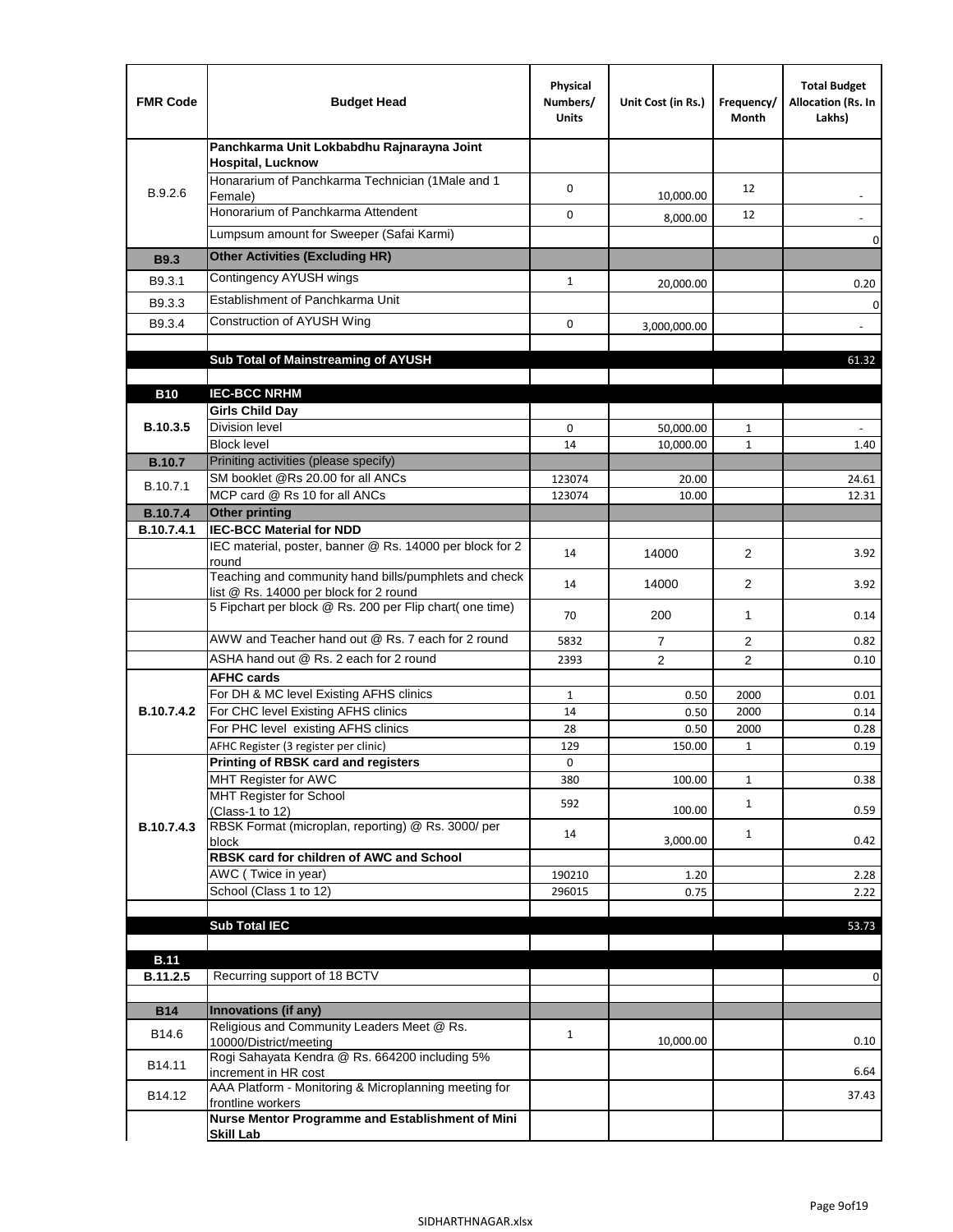| <b>FMR Code</b>                     | <b>Budget Head</b>                                                                         | Physical<br>Numbers/<br><b>Units</b> | Unit Cost (in Rs.) | Frequency/<br>Month | <b>Total Budget</b><br>Allocation (Rs. In<br>Lakhs) |
|-------------------------------------|--------------------------------------------------------------------------------------------|--------------------------------------|--------------------|---------------------|-----------------------------------------------------|
| B14.19                              | Honoraium of Naurse Mentor (Existing)                                                      | 0                                    | 38,588.00          | 12                  |                                                     |
|                                     | Honoraium of Naurse Mentor for 12 montys (New)                                             | $\overline{2}$                       | 36,750.00          | 12                  | 8.82                                                |
|                                     | Honoraium of Naurse Mentor fro 10 months (New)                                             | 0                                    | 36,750.00          | 10                  | $\omega$                                            |
| B14.22                              | Training Strategy for Village Health and Nutrition Days<br>(VHNDs)                         |                                      |                    |                     | 6.18                                                |
|                                     | Free Transport Facilities to PLHIV(People Living with                                      |                                      |                    |                     |                                                     |
| B14.25                              | HIV) for treatment                                                                         |                                      |                    |                     |                                                     |
|                                     | On ART cost                                                                                |                                      |                    |                     | 17.97                                               |
|                                     | PRE ART Cost<br><b>KAYAKALP' Award Scheme</b>                                              |                                      |                    |                     | 5.14                                                |
|                                     | Training for Swachha Bharat Abhiyan                                                        |                                      |                    |                     |                                                     |
|                                     | Awareness cum Internal Assessors Training Workshop @                                       |                                      |                    |                     |                                                     |
|                                     | Rs. 33000/Disitrict                                                                        |                                      |                    |                     | 0.33                                                |
|                                     | District level Hospital Rs. 20000/District                                                 |                                      |                    |                     | 0.20                                                |
|                                     | <b>CHC</b> level                                                                           | 2                                    | 15,000.00          |                     | 0.30                                                |
|                                     | PHC level                                                                                  | 9                                    | 6,000.00           |                     | 0.54                                                |
| B14.29                              | <b>Internal Assessment</b>                                                                 |                                      |                    |                     |                                                     |
|                                     | District level Hospital (Quarterly)                                                        | $\mathbf{1}$                         | 2,000.00           | 4                   | 0.08                                                |
|                                     | CHC level (Quarterly)                                                                      | $\overline{2}$                       | 1,000.00           | $\overline{4}$      | 0.08                                                |
|                                     | PHC level (Quarterly)                                                                      | 9                                    | 500.00             | 4                   | 0.18                                                |
|                                     | <b>Peer Assessment</b>                                                                     |                                      |                    |                     |                                                     |
|                                     | <b>District level Hospital</b>                                                             | 1                                    | 25,000.00          |                     | 0.25                                                |
|                                     | <b>CHC</b> level                                                                           | $\overline{2}$                       | 10,000.00          |                     | 0.20                                                |
|                                     | PHC level                                                                                  | 9                                    | 5,000.00           |                     | 0.45                                                |
|                                     | <b>Matritwa Saptah</b><br>District level activities @Rs 50000                              |                                      |                    |                     |                                                     |
|                                     | Mobility support @ Rs 17600/block                                                          | $\mathbf{1}$<br>14                   | 50,000.00          |                     | 0.50                                                |
|                                     | Printing of formats, reports and HRP register @ 50/ANM                                     |                                      | 17,600.00          |                     | 2.46                                                |
| B14.33                              |                                                                                            | 288                                  | 50.00              |                     | 0.14                                                |
|                                     | <b>IEC Support</b>                                                                         |                                      |                    |                     |                                                     |
|                                     | District level                                                                             | 1                                    | 2,500.00           |                     | 0.03                                                |
|                                     | <b>Block Level</b>                                                                         | 14                                   | 25,000.00          |                     | 3.50                                                |
|                                     | hoarding 5/dist & 1/FRU & 1/block @ Rs. 2000/-                                             | 22                                   | 2,000.00           |                     | 0.44                                                |
|                                     | <b>Gestational Diabetes Mallitius Pilot - 18 districts</b>                                 |                                      |                    |                     |                                                     |
| B14.34                              | Glucometer @ 1 /ANM+2/Block+2 additional                                                   | 0                                    | 3,000.00           |                     |                                                     |
|                                     | Procurement of Glucose 75mg, (2*all ANCs+24*5%GDMs)                                        | 0                                    | 25.00              |                     |                                                     |
|                                     | Insulin 9 vials *5% ANCs                                                                   | 0                                    | 50.00              |                     | $\blacksquare$                                      |
|                                     | with syringe (900 units/+18 syringes)<br><b>Misoprost Distribution for Home Deliveries</b> | 0                                    | 20.00              |                     |                                                     |
|                                     | Printing of registers @ Rs50.00 each                                                       |                                      |                    |                     | $\overline{\phantom{a}}$                            |
|                                     | Budget for Tab Mesoprostol procurement in Lakh                                             |                                      |                    |                     | $\blacksquare$                                      |
| B14.35                              | ASHA Incentive @ Rs.100.00 each case in Lakh                                               |                                      |                    |                     | $\overline{\phantom{a}}$                            |
|                                     | Block level ANM/ ASHAs training @ 23650/ in Lakh                                           |                                      |                    |                     |                                                     |
|                                     | District Orientation meeting @Rs 20000, in Lakh                                            |                                      |                    |                     | $\omega$                                            |
|                                     | <b>Sub Total Innovation</b>                                                                |                                      |                    |                     | 91.97                                               |
|                                     |                                                                                            |                                      |                    |                     |                                                     |
| <b>B15</b>                          | <b>Planning, Implementation and Monitoring</b>                                             |                                      |                    |                     |                                                     |
| <b>B15.2</b><br>B <sub>15.2.2</sub> | <b>Quality Assurance</b><br><b>Division Level Human Resource</b>                           | 0                                    |                    |                     |                                                     |
|                                     | Honorarium of Existing Divisonal Consultant - Quality @                                    |                                      |                    |                     |                                                     |
|                                     | Rs. 45000/month for 10 months                                                              | 0                                    | 45,000.00          | 10                  |                                                     |
|                                     | Honorarium of Vacant Divisonal Consultant - Quality @<br>Rs. 45000/month for 2 months      | 0                                    | 45,000.00          | $\overline{2}$      |                                                     |
|                                     | Honararium of Existing Divisonal Consultant - Public<br>Health @ Rs.45000/PM for 10 Months | 0                                    | 45,000.00          | $\overline{2}$      |                                                     |
|                                     | Honararium of Vacant Divisonal Consultant - Public Health<br>@ Rs.45000/PM for 2 Months    | 0                                    | 45,000.00          | 10                  |                                                     |
|                                     | Data Entry Operator @Rs 12000/PM for 2 Month ("New                                         | 0                                    | 12,000.00          | $\overline{2}$      |                                                     |
|                                     | Position)<br><b>District Level Human Resource</b>                                          |                                      |                    |                     |                                                     |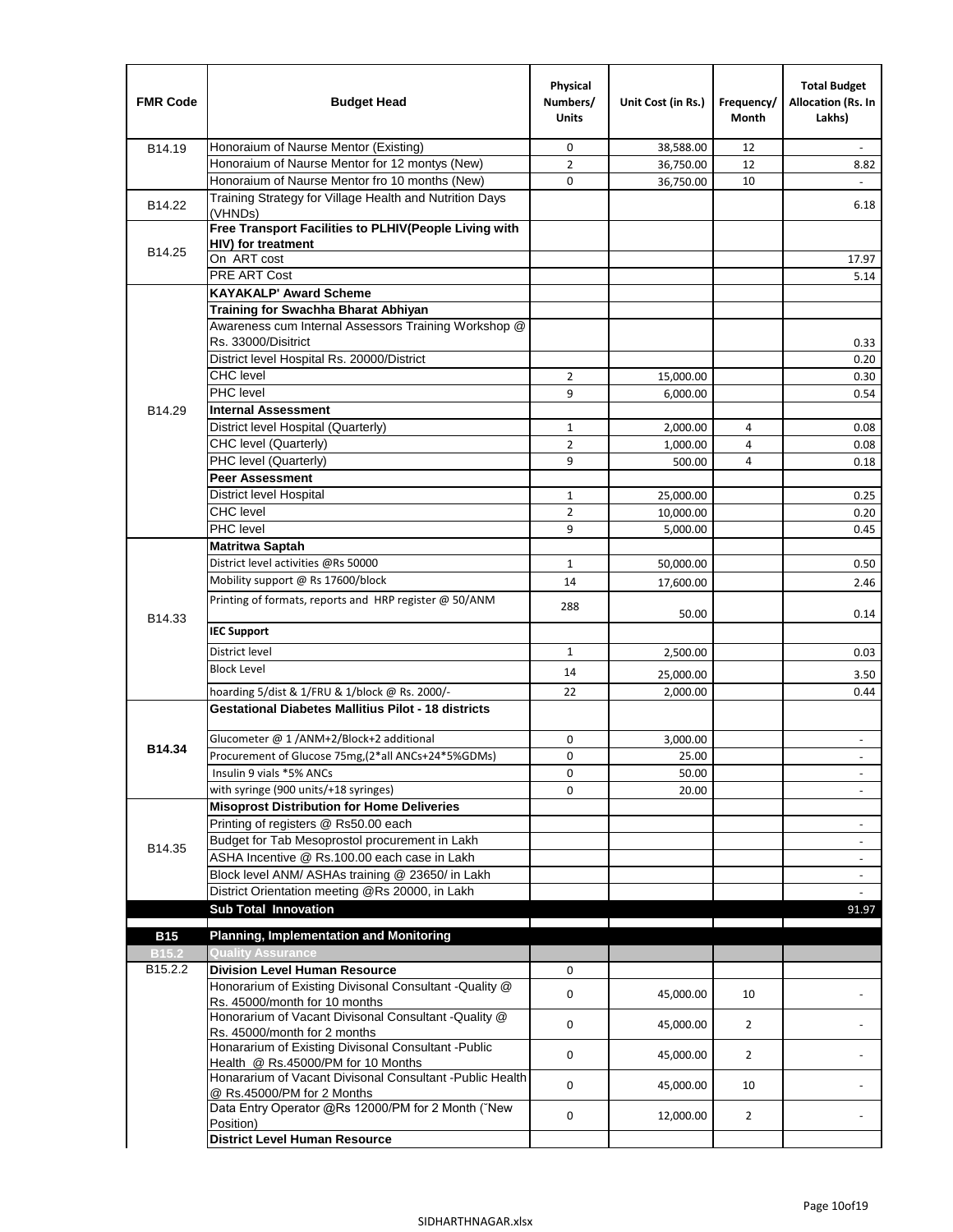| <b>FMR Code</b>         | <b>Budget Head</b>                                                                                | Physical<br>Numbers/<br><b>Units</b> | Unit Cost (in Rs.) | Frequency/<br><b>Month</b> | <b>Total Budget</b><br>Allocation (Rs. In<br>Lakhs) |
|-------------------------|---------------------------------------------------------------------------------------------------|--------------------------------------|--------------------|----------------------------|-----------------------------------------------------|
|                         | Honorarium of Existing District Consultant -Quality @ Rs.<br>40000/month for 10 months            | $\mathbf{1}$                         | 40,000.00          | 10                         | 4.00                                                |
|                         | Honorarium of Vacant District Consultant -Quality @ Rs.<br>40000/month for 2 months               | $\mathbf 0$                          | 40,000.00          | $\overline{2}$             | $\ddot{\phantom{a}}$                                |
|                         | Honararium of Existing Hospital Quality Manager @<br>Rs.35000/PM for 10 Months                    | 0                                    | 35,000.00          | 10                         |                                                     |
|                         | Honararium of Vacant Hospital Quality Manager @<br>Rs.35000/PM for 2 Months                       | $\mathbf{1}$                         | 35,000.00          | $\overline{2}$             | 0.70                                                |
|                         | Data Entry Operator @ Rs 12000/PM for 2 Month ("New<br>Position)                                  | $\mathbf{1}$                         | 12,000.00          | $\overline{2}$             | 0.24                                                |
| B15.2.4                 | <b>Review meetings</b>                                                                            |                                      |                    |                            |                                                     |
| B <sub>15.2</sub> .4.2  | Division                                                                                          | 0                                    | 5,000.00           |                            |                                                     |
|                         | <b>District</b>                                                                                   | $\overline{2}$                       | 2,000.00           |                            | 0.04                                                |
| B15.2.5.2               | Monitoring and Supportive Supervision Visits-Divisional<br>QUA (10 visits per month) for 6 months | $\mathbf 0$                          | 1,800.00           |                            |                                                     |
|                         | Monitoring and Supportive Supervision Visits-District<br>QUA (10 visits per month) for 6 months   | 60                                   | 1,200.00           |                            | 0.72                                                |
|                         | <b>Office Equipments-District &amp; Division</b>                                                  |                                      |                    |                            |                                                     |
|                         | <b>Division Level</b>                                                                             |                                      |                    |                            |                                                     |
|                         | Office Equipment @ Rs.3.5 Lac/Division                                                            |                                      |                    |                            | $\sim$                                              |
| B15.2.5.5               | Operational cost @ Rs.17000/-PM for 10 Month                                                      |                                      |                    |                            | $\pmb{0}$                                           |
|                         | <b>District Level</b>                                                                             |                                      |                    |                            |                                                     |
|                         | Office Equipment @ Rs.3.5 Lac/District                                                            | 0                                    | 350,000.00         | 1                          | $\blacksquare$                                      |
|                         | Operational cost @ Rs.14000/-PM for 10 Month                                                      | $1\,$                                | 14,000.00          | 10                         | 1.40                                                |
| B15.2.5.6               | <b>Operational Cost for District Hospitals</b>                                                    | 0                                    | 2,000.00           |                            | $\mathbf{r}$                                        |
|                         | <b>Sub Total Quality Assurance</b>                                                                |                                      |                    |                            | 7.10                                                |
| B15.3                   | <b>Monitoring and Evaluation</b>                                                                  |                                      |                    |                            |                                                     |
| B15.3.1                 | <b>HMIS</b>                                                                                       |                                      |                    |                            |                                                     |
| B15.3.1.2               | Data Entry Operators at Block level                                                               |                                      |                    |                            | 21.39                                               |
| B15.3.1.3.1             | HR and Infrastructure for 100% service updation on<br><b>HMIS/MCTS Portal</b>                     |                                      |                    |                            | 3.04                                                |
| B <sub>15.3.1.5.2</sub> | Mobility Support for HMIS & MCTS at District level                                                |                                      |                    |                            | 0.50                                                |
| B15.3.1.6               | Printing of HMIS Formats<br>Printing of MCTS follow-up formats/ services due list/ work           |                                      |                    |                            | 0.49                                                |
| B15.3.2.2               | plan                                                                                              |                                      |                    |                            | 0.82                                                |
| B15.3.2.7               | Internet Connectivity through LAN / data card                                                     |                                      |                    |                            | 1.20                                                |
| B15.3.2.8               | Procurement & Installation of VSAT (Capex)                                                        |                                      |                    |                            | 1.86                                                |
| B15.3.2.12              | Other office expenditure                                                                          |                                      |                    |                            | 2.64                                                |
| B15.3.2.13              | Printing of RCH Registers                                                                         |                                      |                    |                            | 0.36                                                |
|                         | <b>Sub Total of HMIS</b>                                                                          |                                      |                    |                            | 32.31                                               |
| <b>B.16</b>             | <b>PROCUREMENT</b>                                                                                |                                      |                    |                            |                                                     |
| B16.1                   | <b>Procurement of Equipment</b>                                                                   |                                      |                    |                            |                                                     |
|                         | <b>Equipments for Blood Banks/ BSUs</b>                                                           |                                      |                    |                            |                                                     |
| B16.1.1.1               | Equipments For Blood banks/ BCSUs                                                                 |                                      |                    |                            | 0                                                   |
| B16.1.2                 | <b>Equipments For BSUs</b><br>Procurement of equipment: CH                                        |                                      |                    |                            | 3.65                                                |
| B16.1.2.7               | Procurement of NRC Computer/Printer/UPS/Data Card @                                               | $\mathbf{1}$                         |                    | 0                          |                                                     |
|                         | Rs. 60000/NRC                                                                                     |                                      | 60,000.00          |                            | 0.60                                                |
| B16.1.2.8               | Procurement of Computer/Printer/UPS/Data Card -SNCUs<br>for VJB Female Hospital Lucknow           |                                      |                    |                            | 0                                                   |
|                         | Procurement of Equipments for SNCUs for VAB Female                                                |                                      |                    |                            |                                                     |
| B16.1.2.9               | Hospital lucknow                                                                                  |                                      |                    |                            | 0                                                   |
| B16.1.6                 | <b>Equipments for RKSK &amp; RBSK</b>                                                             |                                      |                    |                            |                                                     |
| B16.1.6.1               | <b>Equipments for AFHCs</b>                                                                       | 0                                    | 7,000.00           | $\mathbf{1}$               | ÷,                                                  |
|                         | <b>Equipment for Mobile health teams</b><br>No. of Vision Chart                                   | 0                                    |                    |                            |                                                     |
| B16.1.6.3.1<br>*        | (2 chart per team)                                                                                | 56                                   | 700                |                            | 0.39                                                |
|                         | No. of weighing scale (1 per team)                                                                | 28                                   | 1000               |                            | 0.28                                                |
|                         | No. of height scale standing (1 per team)                                                         | 28                                   | 10000              |                            | 2.80                                                |
| <b>B.16.2</b>           | <b>Procurement of Drugs</b>                                                                       |                                      |                    |                            |                                                     |
| B.16.2.2.2              | Procurement of drugs under child health (Vitamin A for<br>BSPM) No. of Bottles                    | 13131                                | 58.00              |                            | 7.62                                                |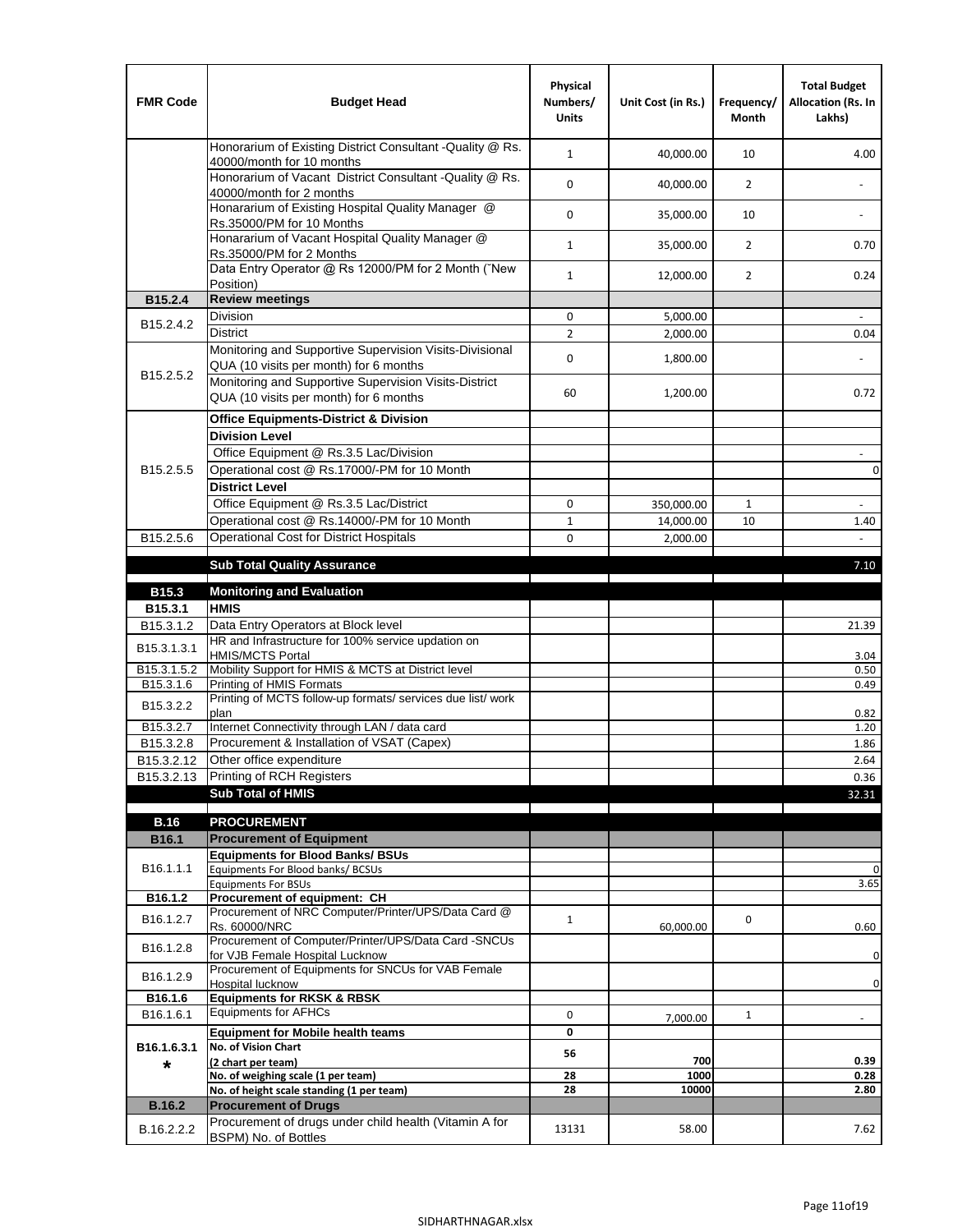| <b>FMR Code</b> | <b>Budget Head</b>                                                            | Physical<br>Numbers/<br>Units | Unit Cost (in Rs.) | Frequency/<br>Month | <b>Total Budget</b><br><b>Allocation (Rs. In</b><br>Lakhs) |
|-----------------|-------------------------------------------------------------------------------|-------------------------------|--------------------|---------------------|------------------------------------------------------------|
| B.16.2.4        | <b>Supplies for IMEP</b>                                                      |                               |                    |                     |                                                            |
| B.16.2.4.1      | Biomedical waste management - District level                                  |                               |                    |                     | 3.81                                                       |
| B.16.2.4.2      | Biomedical waste management - CHC/PHC level                                   | 11                            | 13,109.00          | 12                  | 17.30                                                      |
| B.16.2.4.3      | Cleaning/washing, house-keeping and laundry<br>management - District level    |                               |                    |                     | 14.44                                                      |
| B.16.2.4.4      | Cleaning/washing, house-keeping and laundry<br>management - CHC/PHC level     |                               |                    |                     | 21.71                                                      |
| B.16.2.4.7      | Cleanliness of Sub Centers for 6 months                                       | 274                           | 500.00             | 6                   | 8.22                                                       |
| B.16.2.5.2      | Replenishment of ASHA Drug Kit<br>@300/ Working ASHA                          |                               |                    |                     | 6.53                                                       |
| B.16.2.6        | <b>National Iron Plus Initiative (Drugs&amp;Supplies)</b>                     |                               |                    |                     |                                                            |
| B.16.2.6.1      | Children (6m - 60months)                                                      |                               |                    |                     |                                                            |
| B.16.2.6.1.a    | IFA Syrup (@Rs7.99paisa/50mlBottel)                                           | 310933                        | 7.99               |                     | 24.84                                                      |
| B.16.2.6.2      | Children 5 - 10 years                                                         |                               |                    |                     |                                                            |
| B.16.2.6.2.a    | IFA tablet small Pink (45mg) @ Rs. 0.182 per tablet, 32 tablet per<br>child)  | 113993                        | 5.82               |                     | 6.64                                                       |
| B.16.2.6.2.b    | <b>Albendazole Tablets</b>                                                    | 135207                        | 0.78               | 2                   | 2.11                                                       |
| B.16.2.6.3      | <b>WIFS (10-19 years)</b>                                                     |                               |                    |                     |                                                            |
| B.16.2.6.3.a    | IFA Tablet large blue 100 mg tablet @ Rs. 1.41 per 10 tablet for 12<br>months | 254168                        | 7.33               |                     | 18.63                                                      |
|                 | <b>Albendazole Tablets</b>                                                    |                               |                    |                     |                                                            |
| B.16.2.6.3.b    | For Adolescent Girls and boys (School going)                                  | 160808                        | 0.78               | $\overline{2}$      | 2.51                                                       |
|                 | For Adolescent Girls (out of School)                                          | 93360                         | 0.78               | $\overline{2}$      | 1.46                                                       |
| B.16.2.7        | Drugs & supplies for RBSK                                                     |                               |                    |                     |                                                            |
| B.16.2.7.1      | Medicine for Mobile health team                                               | 28                            | 5,000.00           |                     | 1.40                                                       |
| <b>B.16.2.8</b> | Drugs & supplies for AYUSH<br>Blood Bags for 93 functional Blood Bank         | 16                            | 100,000.00         |                     | 16.00                                                      |
| B.16.2.10       |                                                                               |                               |                    |                     | 0.35                                                       |
|                 | For Diagnostics Kits for 93 functional blood bank                             |                               |                    |                     | 0.95                                                       |
|                 | <b>Sub Total of Procurement</b>                                               |                               |                    |                     | 162.23                                                     |
| <b>B.18</b>     | <b>New Initiatives/ Strategic Interventions</b>                               |                               |                    |                     |                                                            |
| <b>B.18.2</b>   | <b>Ca Cx Screening</b>                                                        |                               |                    |                     |                                                            |
|                 |                                                                               |                               |                    |                     | 0                                                          |
|                 | 7+ Strategy<br><b>Family Planning</b>                                         |                               |                    |                     |                                                            |
| B18.4           | No of District Level Govt. COT @ Rs.30000/month for 12<br>month               | $\mathbf{1}$                  | 30,000.00          | 12                  | 3.60                                                       |
|                 | Extra Incentive for Interval Sterilization @ Rs.260/case                      |                               |                    |                     |                                                            |
|                 |                                                                               | 1940                          | 260.00             |                     | 5.04                                                       |
|                 | Extra Incentive for NSV @ Rs.310/- case                                       | 10                            | 310.00             |                     | 0.03                                                       |
|                 | <b>Sub Total of New Innitiatives</b>                                          |                               |                    |                     | 8.68                                                       |
|                 |                                                                               |                               |                    |                     |                                                            |
| <b>B22</b>      | <b>Support Services</b><br><b>Support Strengthening NVBDCP</b>                |                               |                    |                     |                                                            |
|                 | Honorarium of Staff-At BRD Medical College                                    |                               |                    |                     |                                                            |
| B22.3           | Honorarium of Staff for 100 Bedded JE/AES Ward -At                            |                               |                    |                     | 0                                                          |
|                 | <b>BRD Medical College</b><br>Increament of Existing HR Catculated @ 5%       |                               |                    |                     | 0                                                          |
|                 | <b>Sub of Support Serveces</b>                                                |                               |                    |                     | 0                                                          |
|                 |                                                                               |                               |                    |                     |                                                            |
| <b>B.23</b>     | Other Expenditures (Power Backup, Convergence etc)                            |                               |                    |                     |                                                            |
|                 | POL for Generators - District level Hospitals                                 |                               |                    |                     |                                                            |
| B.23.1          | POL for Generators - CHCs/PHCs                                                | $\mathbf{1}$                  | 35,000.00          | 12                  | 4.20                                                       |
| B.23.2          | <b>Sub Total of Power Backup</b>                                              | 13                            | 17,500.00          | 12                  | 27.30                                                      |
|                 |                                                                               |                               |                    |                     | 31.50                                                      |
|                 | <b>Collaboration with Medical Colleges and Knowledge</b>                      |                               |                    |                     |                                                            |
| <b>B.24</b>     | partners                                                                      |                               |                    |                     |                                                            |
|                 |                                                                               |                               |                    |                     |                                                            |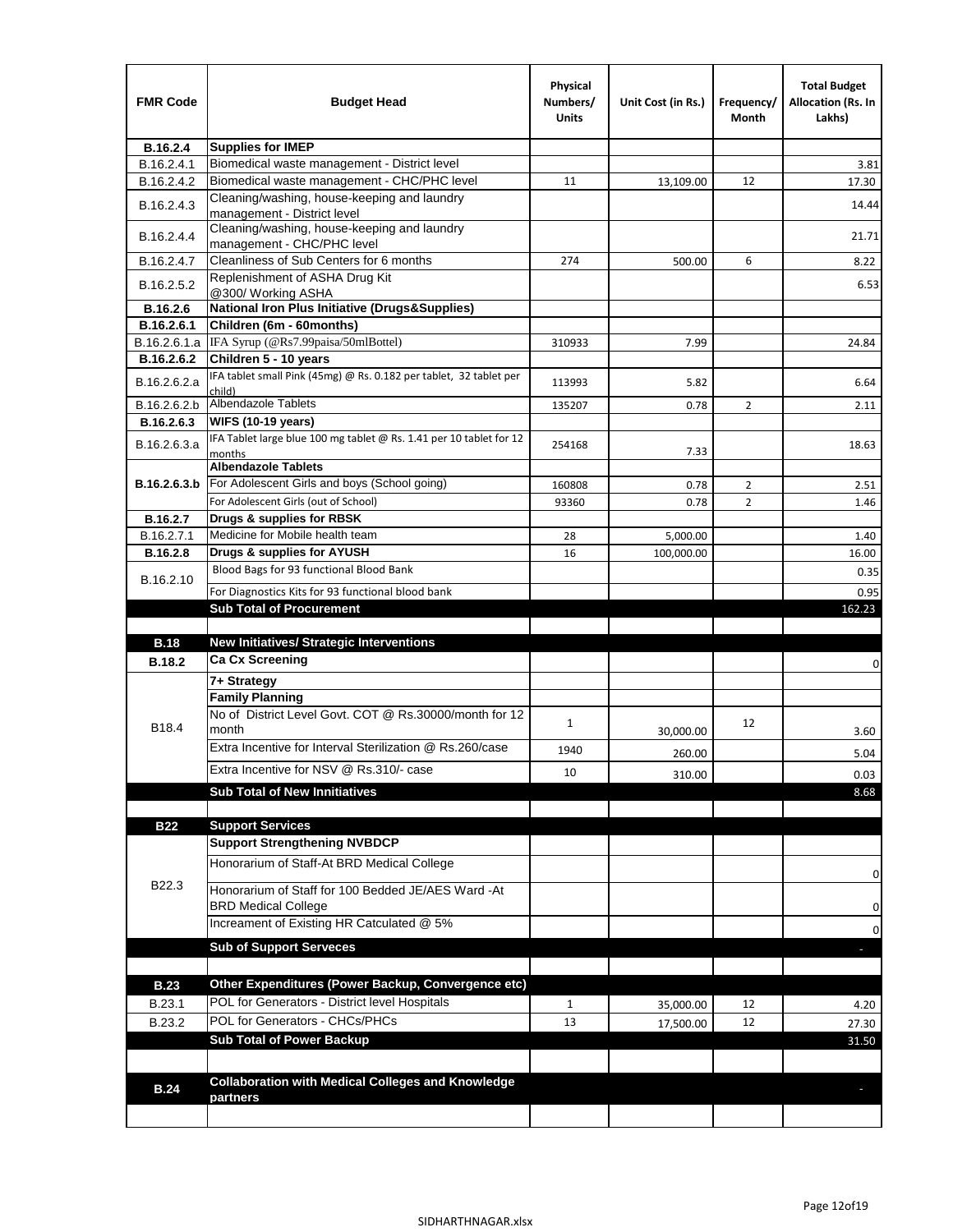| <b>FMR Code</b> | <b>Budget Head</b>                                                                                   | Physical<br>Numbers/<br><b>Units</b> | Unit Cost (in Rs.) | Frequency/<br>Month | <b>Total Budget</b><br>Allocation (Rs. In<br>Lakhs) |
|-----------------|------------------------------------------------------------------------------------------------------|--------------------------------------|--------------------|---------------------|-----------------------------------------------------|
| <b>B.25</b>     | National Programme for Prevention and control of                                                     |                                      |                    |                     |                                                     |
| B.25.1          | deafness<br>Recurring Grant-in-aid                                                                   |                                      |                    |                     |                                                     |
| B.25.1.3        | <b>Manpower at District level</b>                                                                    |                                      |                    |                     |                                                     |
| B.25.1.3.a      | ENT Surgeon @Rs.80,000/-pm                                                                           | 0                                    |                    |                     |                                                     |
| B.25.1.3.b      | Audiologist@Rs.30,000/-pm                                                                            | 2.1                                  |                    |                     | 2.10                                                |
| B.25.1.3.c      | Audiometric Assistant@Rs.15,000/-pm                                                                  | 1.05                                 |                    |                     | 1.05                                                |
| B.25.1.3.d      | Instructor for Hearing Impaired Children @Rs.15,000/-pm                                              | 1.05                                 |                    |                     | 1.05                                                |
| B.25.2          | Non recurring Grant-in-aid                                                                           |                                      |                    |                     |                                                     |
| B.25.2.1        | Training@Rs.10 lakh/ Distt. for 7 level training                                                     | 4.75                                 |                    |                     | 4.75                                                |
| B.25.2.1.b      | District Hospital @Rs.20 lakh/Distt.                                                                 | 20                                   |                    |                     | 20.00                                               |
| B.25.2.1.c      | CHC/Sub-Divisional Hospital @Rs.50,000/- Kit                                                         | 1.76                                 |                    |                     | 1.76                                                |
| B.25.2.1.d      | PHC@RS.15,000/- kit                                                                                  | 10.58                                |                    |                     | 10.58                                               |
|                 |                                                                                                      |                                      |                    |                     |                                                     |
|                 | National Programme for Prevention and control of                                                     |                                      |                    |                     | 41.29                                               |
|                 | deafness                                                                                             |                                      |                    |                     |                                                     |
|                 | National Programme for Prevention and Control of                                                     |                                      |                    |                     |                                                     |
| <b>B.29</b>     | <b>Flurosis</b>                                                                                      |                                      |                    |                     |                                                     |
| B.29.2.1        | Honorarium of Consultant                                                                             | 0                                    | 40,000.00          | 6                   |                                                     |
|                 | Honorarium of Lab Technician                                                                         | 0                                    | 11,000.00          | 6                   | $\ddot{\phantom{1}}$                                |
| B.29.2.2        | <b>Health Education and Publicity</b>                                                                |                                      |                    |                     |                                                     |
|                 |                                                                                                      |                                      |                    |                     |                                                     |
| B.29.2.4        | Medical Management including treatment Surgery and                                                   |                                      |                    |                     |                                                     |
|                 | rehab-supplumetation of vitamins & minrals                                                           |                                      |                    |                     |                                                     |
|                 | <b>Sub Total of Flurisis</b>                                                                         |                                      |                    |                     | ь                                                   |
|                 |                                                                                                      |                                      |                    |                     |                                                     |
|                 | <b>Total of Mission Flexipool</b>                                                                    |                                      |                    |                     | 1,165.76                                            |
|                 |                                                                                                      |                                      |                    |                     |                                                     |
|                 | <b>IMMUNISATION</b>                                                                                  |                                      |                    |                     |                                                     |
| C               | RI strengthening project (Review meeting, Mobility                                                   |                                      |                    |                     |                                                     |
| C.1             | support, Outreach services etc)                                                                      |                                      |                    |                     |                                                     |
| C.1.a           | Mobility Support for supervision for distict level officers.                                         | $\mathbf{1}$                         | 250,000.00         |                     | 2.50                                                |
|                 | Printing and dissemination of Immunization cards, tally                                              |                                      |                    |                     |                                                     |
| C.1.c           | sheets, monitoring forms etc.                                                                        | 127519                               | 10.00              |                     | 12.75                                               |
| C.1.e           | Quarterly review meetings exclusive for RI at district level                                         | 56                                   | 500.00             |                     | 0.28                                                |
| C.1.f           | with Block MOs, CDPO, and other stake holders<br>Quarterly review meetings exclusive for RI at block | 10436                                | 75.00              |                     |                                                     |
|                 | Focus on slum & underserved areas in urban                                                           |                                      |                    |                     | 7.83                                                |
|                 | areas/alternative vaccinator for slums (only where regular                                           |                                      |                    |                     |                                                     |
| C.1.g           | ANM under NUHM not engaged) Rs. 450/- per session for                                                | 60                                   | 2,100.00           |                     | 1.26                                                |
|                 | 4 session and Rs. 300/- contingency.                                                                 |                                      |                    |                     |                                                     |
| C.1.h           | Mobilization of children through ASHA or other mobilizers                                            | 26912                                | 150.00             |                     | 40.37                                               |
| C.1.i           | Alternative vaccine delivery in hard to reach areas                                                  | 5382.4                               | 150.00             |                     | 8.07                                                |
| $C.1$ .j        | Alternative Vaccine Deliery in other areas                                                           | 21529.6                              | 75.00              |                     | 16.15                                               |
| C.1.k           | To develop microplan at sub-centre level                                                             | 378                                  | 100.00             |                     | 0.38                                                |
| C.1.1           | For consolidation of micro plans at block level/PHC @ Rs.<br>1000/- and District level @ Rs.2000/-   |                                      |                    |                     | 0.16                                                |
| C.1.m           | POL for vaccine delivery from State to district and from                                             | $\mathbf{1}$                         | 150,000.00         |                     | 1.50                                                |
| C.1.n           | district to PHC/CHCs<br>Consumables for computer including provision for internet                    | $\mathbf{1}$                         | 400.00             | 12                  | 0.05                                                |
|                 | access                                                                                               |                                      |                    |                     |                                                     |
| C.1.o           | Red/Black plastic bags etc.<br>Hub Cutter/Bleach/Hypochlorite solution/ Twin bucket @                | 26912                                | 6.00               |                     | 1.61                                                |
| C.1.p           | Rs. 1200/- for 2 Buckets                                                                             | 16                                   | 1,200.00           |                     | 0.19                                                |
| C.1.q           | <b>Safety Pits</b>                                                                                   | 16                                   | 5,250.00           |                     | 0.84                                                |
|                 | <b>State specific requirement</b>                                                                    |                                      |                    |                     |                                                     |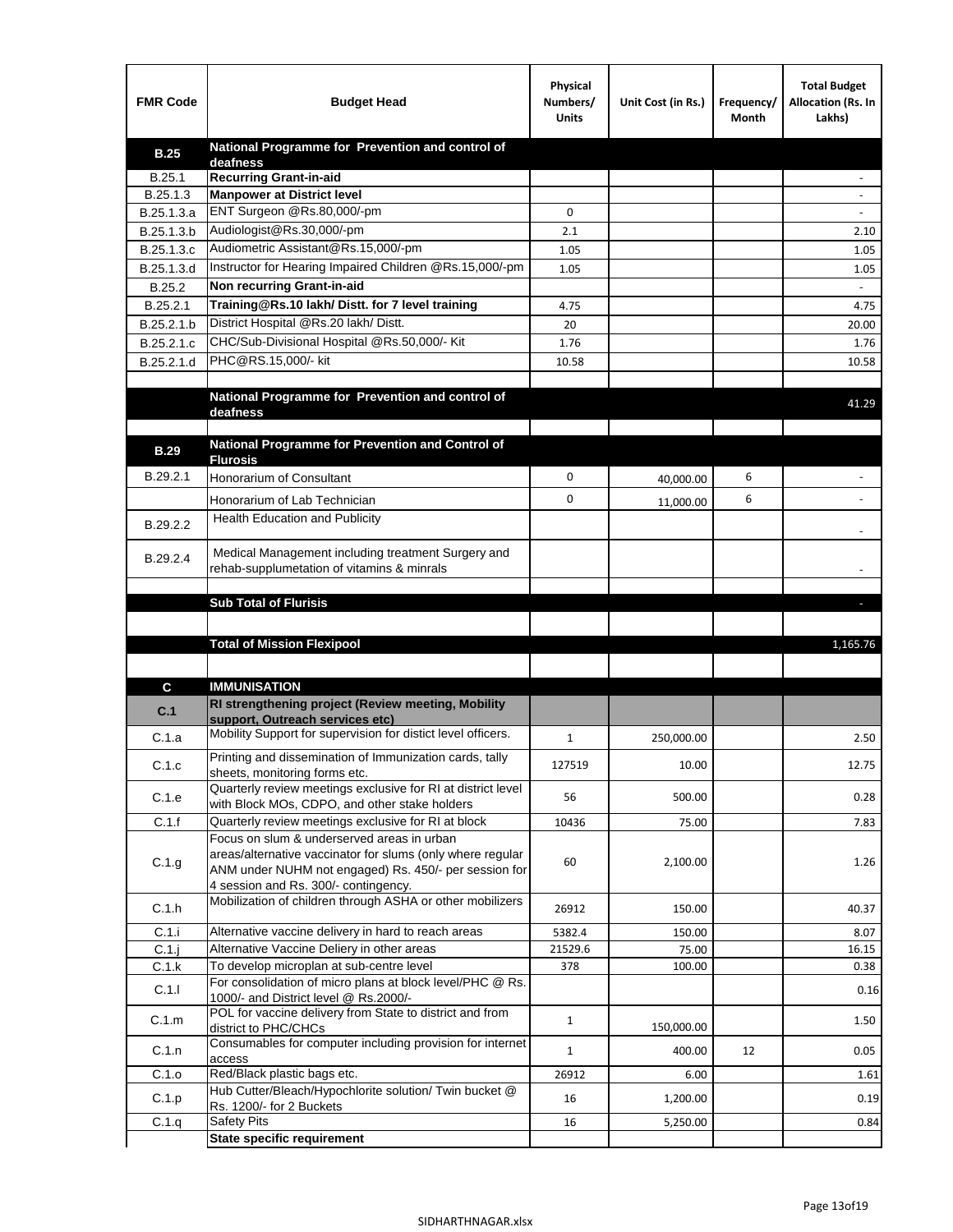| <b>FMR Code</b> | <b>Budget Head</b>                                                                                                                                                              | Physical<br>Numbers/<br><b>Units</b> | Unit Cost (in Rs.) | Frequency/<br>Month | <b>Total Budget</b><br><b>Allocation (Rs. In</b><br>Lakhs) |
|-----------------|---------------------------------------------------------------------------------------------------------------------------------------------------------------------------------|--------------------------------------|--------------------|---------------------|------------------------------------------------------------|
|                 | Funds for annual maintenance operation of WIC/WIF at<br>state and division level                                                                                                | $\mathbf 0$                          | 40,000.00          |                     | 0.00                                                       |
|                 | Electricity bill for WIC/WIF at state and division level                                                                                                                        | $\mathbf 0$                          | 100,000.00         |                     | 0.00                                                       |
| C.1.r           | POL for generators & operational expenses at divisional                                                                                                                         | $\mathbf 0$                          |                    |                     |                                                            |
|                 | vaccine storage and state vaccine store                                                                                                                                         |                                      | 200,000.00         |                     | 0.00                                                       |
|                 | POL for generators & operational expenses at district<br>level vaccine storage points and other cold chain points                                                               | $\mathbf{1}$                         | 120,000.00         |                     | 1.20                                                       |
|                 | <b>AEFI Kits</b>                                                                                                                                                                |                                      |                    |                     | 0.14                                                       |
| C.1.s           | Teeka Express Operational Cost                                                                                                                                                  |                                      |                    |                     |                                                            |
| C.2             | <b>Salary of Contractual Staffs</b>                                                                                                                                             |                                      |                    |                     |                                                            |
| C.2.2           | Honorarium for Computer Assistants support for District<br>level                                                                                                                | $\mathbf{1}$                         | 12,127.00          | 12                  | 1.46                                                       |
| C.3             | <b>Training under Immunisation</b>                                                                                                                                              |                                      |                    |                     |                                                            |
|                 | District level Orientation training including Hep B, Measles                                                                                                                    |                                      |                    |                     |                                                            |
| C.3.1           | & JE(wherever required) for 2 days ANM, Multi Purpose<br>Health Worker (Male), LHV, Health Assistant<br>(Male/Female), Nurse MidWives, BEEs & other staff (as<br>per RCH norms) | 4                                    | 46,200.00          |                     | 1.85                                                       |
| C.3.2           | Three day training including Hep B, Measles & JE<br>(wherever required) of Medical Officers of RI using<br>revised MO training module)                                          | $\mathbf 0$                          | 65,600.00          |                     | 0.00                                                       |
| C.3.4           | Two days cold chain handlers training for block level cold<br>chain hadlers by State and district cold chain officers                                                           | 0.00                                 |                    |                     | 0.29                                                       |
| C.3.5           | One day training of block level data handlers by DIOs and<br>District cold chain officer                                                                                        | 20                                   | 500.00             |                     | 0.10                                                       |
|                 | <b>Cold chain maintenance</b>                                                                                                                                                   |                                      |                    |                     |                                                            |
| C.4             | Cold chain maintenance for CHC/PHC @ Rs. 750/- per<br>unit                                                                                                                      | 18                                   | 750.00             |                     | 0.14                                                       |
|                 | Cold chain maintenance for District level @ Rs. 15000/-<br>per district                                                                                                         | $\mathbf{1}$                         | 15,000.00          |                     | 0.15                                                       |
| C.5             | <b>ASHA Incentive</b>                                                                                                                                                           | 54688                                | 150                |                     | 82.032                                                     |
|                 | Mobility support for outreach areas for 25 disdtricts                                                                                                                           |                                      |                    |                     |                                                            |
|                 | Mobility support for HRG/ construction sites                                                                                                                                    |                                      |                    |                     |                                                            |
|                 | Sub Total of RI                                                                                                                                                                 |                                      |                    |                     | 181.29216                                                  |
|                 | <b>National Iodine Deficiency Disorders Control</b>                                                                                                                             |                                      |                    |                     |                                                            |
| D               | Programme (NIDDCP)                                                                                                                                                              |                                      |                    |                     |                                                            |
| D.3             | <b>Health Education and Publicity</b>                                                                                                                                           |                                      |                    |                     | 0.10                                                       |
|                 |                                                                                                                                                                                 |                                      |                    |                     |                                                            |
|                 | <b>GRAND TOTAL (A+B+C+D)</b>                                                                                                                                                    |                                      |                    |                     | 3.448.84                                                   |
|                 | <b>National Disease Control Programme (NDCP)</b>                                                                                                                                |                                      |                    |                     |                                                            |
|                 |                                                                                                                                                                                 |                                      |                    |                     |                                                            |
| Е               | <b>INTEGRATED DISEASE SURVEILLANCE</b>                                                                                                                                          |                                      |                    |                     |                                                            |
|                 | <b>PROGRAMME (IDSP)</b>                                                                                                                                                         |                                      |                    |                     |                                                            |
| E.1             | <b>REMUNERATION FOR CONTRACTUAL HUMAN</b><br><b>RESOURCE</b>                                                                                                                    |                                      |                    |                     |                                                            |
| E.1.9           | District Epidemiologists                                                                                                                                                        |                                      |                    |                     | 6.30                                                       |
| E.1.10          | District Microbiologist at District labs                                                                                                                                        |                                      |                    |                     |                                                            |
| E.1.11          | District Data Manager                                                                                                                                                           |                                      |                    |                     | 2.69                                                       |
| E.1.12          | Data Entry Operator*                                                                                                                                                            |                                      |                    |                     | 0.20                                                       |
| E.1.13          | Others if any (pl specify)                                                                                                                                                      |                                      |                    |                     | $\omega$                                                   |
| E.2             | <b>TRAINING</b>                                                                                                                                                                 |                                      |                    |                     |                                                            |
|                 | Training at State/District Level (1 batch = 20<br>participants)                                                                                                                 |                                      |                    |                     |                                                            |
| E.2.3           | Hospital Pharmacists/Nurses Training (1 day)                                                                                                                                    |                                      |                    |                     |                                                            |
| E.3             | <b>LABORATORY SUPPORT</b>                                                                                                                                                       |                                      |                    |                     |                                                            |
|                 | <b>District Public Health Laboratory Strengthening</b>                                                                                                                          |                                      |                    |                     |                                                            |
|                 |                                                                                                                                                                                 |                                      |                    |                     |                                                            |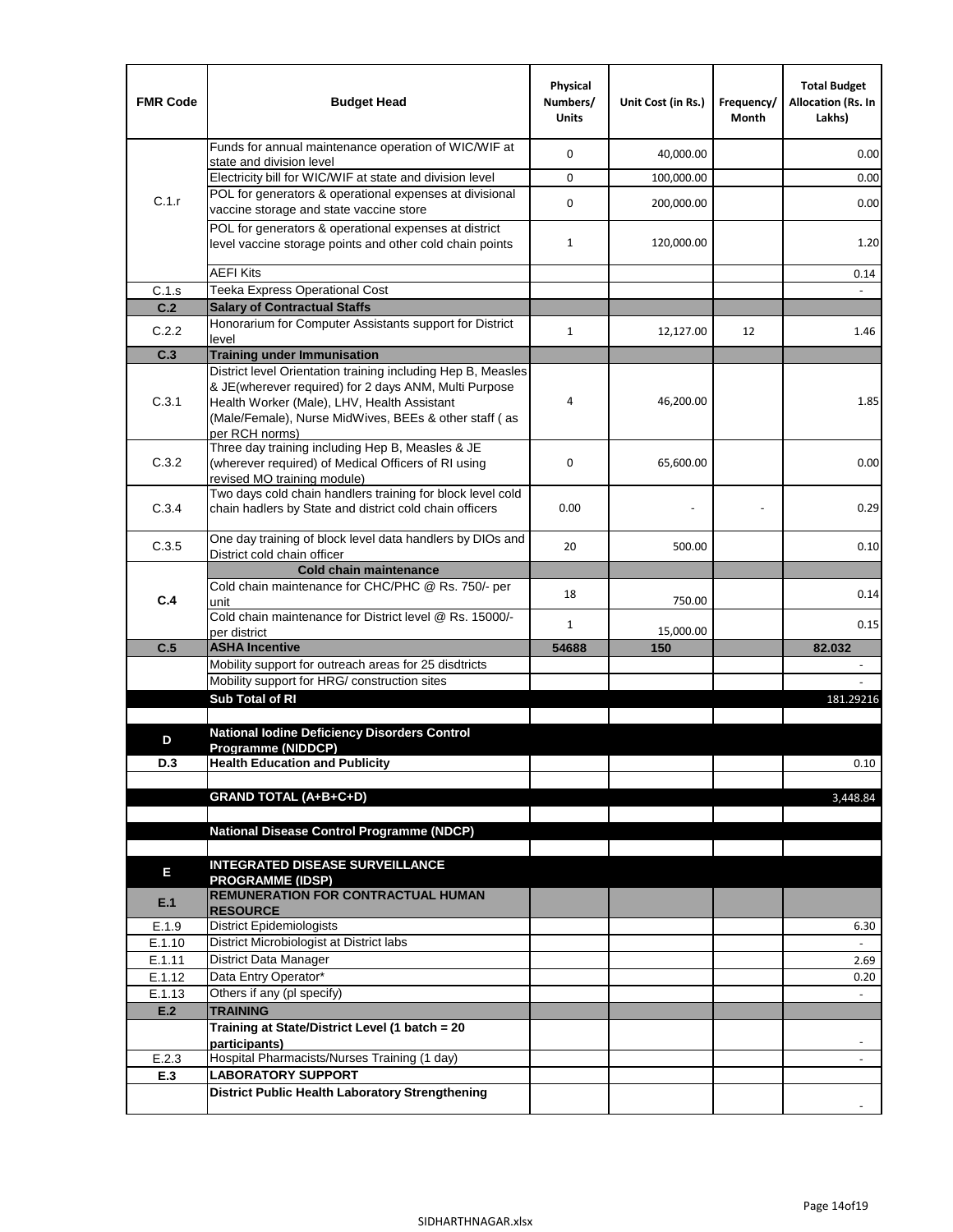| Expenses on account of consumables, operating<br>E.3.5<br>expenses, office expenses, transport of samples,<br>miscellaneous etc.<br><b>OPERATIONAL COSTS</b><br>E.4<br>MOBILITY: Travel Cost, POL, mobility cost at SSU & DSU<br>E.4.1<br>on need basis<br>0.80<br>Office expenses on telephone, fax, Broadband Expenses,<br>Weekly Alert Bulletin/Annual Disease Surveillance report,<br>E.4.2<br>minor repairs and AMC of IT/office equipment supplied<br>under IDSP, Meetings and other miscellenious<br>1.55<br>expenditures etc.<br>Sub Total of IDSP<br>11.54<br><b>NVBDCP</b><br>F<br>F.1.1<br><b>Malaria</b><br>F.1.1.a<br><b>Contractual Payments</b><br>F.1.1.a.i<br><b>MPW</b> contractual<br>District VBD Consultant 18 nos. (Non-Project States) @ Rs<br>F.1.1.a.iv<br>22895 pm.for 6 months (Rs 1.37 lakhs per consulatant per<br>year)<br>1.37<br>VBD Consultant 1 no. (preferably entomologist) @ Rs 22500<br>F.1.1.a.vii<br>p.m. for 6 months<br>F.1.1.b<br><b>ASHA Incentive</b><br>0.10<br>F.1.1.c<br><b>Operational Cost</b><br>F.1.1.c.ii<br>Operational cost for IRS<br>0.05<br><b>IEC/BCC</b><br>1.40<br>F.1.1.e<br>$\omega$<br>F.1.1.f<br>PPP / NGO and Intersectoral Convergence<br><b>Training / Capacity Building</b><br>F.1.1.g<br>1.10<br><b>Zonal Entomological units</b><br>F.1.1.h<br>÷<br><b>Sub total of Malaria</b><br>4.02<br>F.1.2<br>Dengue & Chikungunya<br>Strengthening surveillance (As per GOI approval)<br>F.1.2.a<br>F.1.2.a(i)<br>Apex Referral Labs recurrent<br>Sentinel surveillance Hospital recurrent<br>F.1.2.a(ii)<br>$\blacksquare$<br>Vector Control, environmental management & fogging<br>F.1.2.f<br>machine<br>Dengue & Chikungunya<br>F.1.4<br><b>Lymphatic Filariasis</b><br>State Task Force, State Technical Advisory Committee meeting,<br>printing of forms/registers, mobility support, district<br>coordination meeting, sensitization of media etc., morbidity<br>F.1.4.a<br>management, monitoring & supervision and mobility support<br>for Rapid Response Team and contingency support<br>(16)<br>3.00<br>districts only)<br>0.50<br>Microfilaria Survey (16 districts only)<br>F.1.4.b<br>Monitoring & Evaluation (Post MDA assessment by medical<br>F.1.4.c<br>colleges (Govt. & private)/ICMR institutions ) (16 districts only)<br>0.15<br>Training/sensitization of district level officers on ELF and drug | <b>FMR Code</b> | <b>Budget Head</b> | Physical<br>Numbers/<br><b>Units</b> | Unit Cost (in Rs.) | Frequency/<br>Month | <b>Total Budget</b><br><b>Allocation (Rs. In</b><br>Lakhs) |
|----------------------------------------------------------------------------------------------------------------------------------------------------------------------------------------------------------------------------------------------------------------------------------------------------------------------------------------------------------------------------------------------------------------------------------------------------------------------------------------------------------------------------------------------------------------------------------------------------------------------------------------------------------------------------------------------------------------------------------------------------------------------------------------------------------------------------------------------------------------------------------------------------------------------------------------------------------------------------------------------------------------------------------------------------------------------------------------------------------------------------------------------------------------------------------------------------------------------------------------------------------------------------------------------------------------------------------------------------------------------------------------------------------------------------------------------------------------------------------------------------------------------------------------------------------------------------------------------------------------------------------------------------------------------------------------------------------------------------------------------------------------------------------------------------------------------------------------------------------------------------------------------------------------------------------------------------------------------------------------------------------------------------------------------------------------------------------------------------------------------------------------------------------------------------------------------------------------------------------------------------------------------------------------------------------------------------------------------------------------------------------------|-----------------|--------------------|--------------------------------------|--------------------|---------------------|------------------------------------------------------------|
|                                                                                                                                                                                                                                                                                                                                                                                                                                                                                                                                                                                                                                                                                                                                                                                                                                                                                                                                                                                                                                                                                                                                                                                                                                                                                                                                                                                                                                                                                                                                                                                                                                                                                                                                                                                                                                                                                                                                                                                                                                                                                                                                                                                                                                                                                                                                                                                        |                 |                    |                                      |                    |                     |                                                            |
|                                                                                                                                                                                                                                                                                                                                                                                                                                                                                                                                                                                                                                                                                                                                                                                                                                                                                                                                                                                                                                                                                                                                                                                                                                                                                                                                                                                                                                                                                                                                                                                                                                                                                                                                                                                                                                                                                                                                                                                                                                                                                                                                                                                                                                                                                                                                                                                        |                 |                    |                                      |                    |                     |                                                            |
|                                                                                                                                                                                                                                                                                                                                                                                                                                                                                                                                                                                                                                                                                                                                                                                                                                                                                                                                                                                                                                                                                                                                                                                                                                                                                                                                                                                                                                                                                                                                                                                                                                                                                                                                                                                                                                                                                                                                                                                                                                                                                                                                                                                                                                                                                                                                                                                        |                 |                    |                                      |                    |                     |                                                            |
|                                                                                                                                                                                                                                                                                                                                                                                                                                                                                                                                                                                                                                                                                                                                                                                                                                                                                                                                                                                                                                                                                                                                                                                                                                                                                                                                                                                                                                                                                                                                                                                                                                                                                                                                                                                                                                                                                                                                                                                                                                                                                                                                                                                                                                                                                                                                                                                        |                 |                    |                                      |                    |                     |                                                            |
|                                                                                                                                                                                                                                                                                                                                                                                                                                                                                                                                                                                                                                                                                                                                                                                                                                                                                                                                                                                                                                                                                                                                                                                                                                                                                                                                                                                                                                                                                                                                                                                                                                                                                                                                                                                                                                                                                                                                                                                                                                                                                                                                                                                                                                                                                                                                                                                        |                 |                    |                                      |                    |                     |                                                            |
|                                                                                                                                                                                                                                                                                                                                                                                                                                                                                                                                                                                                                                                                                                                                                                                                                                                                                                                                                                                                                                                                                                                                                                                                                                                                                                                                                                                                                                                                                                                                                                                                                                                                                                                                                                                                                                                                                                                                                                                                                                                                                                                                                                                                                                                                                                                                                                                        |                 |                    |                                      |                    |                     |                                                            |
|                                                                                                                                                                                                                                                                                                                                                                                                                                                                                                                                                                                                                                                                                                                                                                                                                                                                                                                                                                                                                                                                                                                                                                                                                                                                                                                                                                                                                                                                                                                                                                                                                                                                                                                                                                                                                                                                                                                                                                                                                                                                                                                                                                                                                                                                                                                                                                                        |                 |                    |                                      |                    |                     |                                                            |
|                                                                                                                                                                                                                                                                                                                                                                                                                                                                                                                                                                                                                                                                                                                                                                                                                                                                                                                                                                                                                                                                                                                                                                                                                                                                                                                                                                                                                                                                                                                                                                                                                                                                                                                                                                                                                                                                                                                                                                                                                                                                                                                                                                                                                                                                                                                                                                                        |                 |                    |                                      |                    |                     |                                                            |
|                                                                                                                                                                                                                                                                                                                                                                                                                                                                                                                                                                                                                                                                                                                                                                                                                                                                                                                                                                                                                                                                                                                                                                                                                                                                                                                                                                                                                                                                                                                                                                                                                                                                                                                                                                                                                                                                                                                                                                                                                                                                                                                                                                                                                                                                                                                                                                                        |                 |                    |                                      |                    |                     |                                                            |
|                                                                                                                                                                                                                                                                                                                                                                                                                                                                                                                                                                                                                                                                                                                                                                                                                                                                                                                                                                                                                                                                                                                                                                                                                                                                                                                                                                                                                                                                                                                                                                                                                                                                                                                                                                                                                                                                                                                                                                                                                                                                                                                                                                                                                                                                                                                                                                                        |                 |                    |                                      |                    |                     |                                                            |
|                                                                                                                                                                                                                                                                                                                                                                                                                                                                                                                                                                                                                                                                                                                                                                                                                                                                                                                                                                                                                                                                                                                                                                                                                                                                                                                                                                                                                                                                                                                                                                                                                                                                                                                                                                                                                                                                                                                                                                                                                                                                                                                                                                                                                                                                                                                                                                                        |                 |                    |                                      |                    |                     |                                                            |
|                                                                                                                                                                                                                                                                                                                                                                                                                                                                                                                                                                                                                                                                                                                                                                                                                                                                                                                                                                                                                                                                                                                                                                                                                                                                                                                                                                                                                                                                                                                                                                                                                                                                                                                                                                                                                                                                                                                                                                                                                                                                                                                                                                                                                                                                                                                                                                                        |                 |                    |                                      |                    |                     |                                                            |
|                                                                                                                                                                                                                                                                                                                                                                                                                                                                                                                                                                                                                                                                                                                                                                                                                                                                                                                                                                                                                                                                                                                                                                                                                                                                                                                                                                                                                                                                                                                                                                                                                                                                                                                                                                                                                                                                                                                                                                                                                                                                                                                                                                                                                                                                                                                                                                                        |                 |                    |                                      |                    |                     |                                                            |
|                                                                                                                                                                                                                                                                                                                                                                                                                                                                                                                                                                                                                                                                                                                                                                                                                                                                                                                                                                                                                                                                                                                                                                                                                                                                                                                                                                                                                                                                                                                                                                                                                                                                                                                                                                                                                                                                                                                                                                                                                                                                                                                                                                                                                                                                                                                                                                                        |                 |                    |                                      |                    |                     |                                                            |
|                                                                                                                                                                                                                                                                                                                                                                                                                                                                                                                                                                                                                                                                                                                                                                                                                                                                                                                                                                                                                                                                                                                                                                                                                                                                                                                                                                                                                                                                                                                                                                                                                                                                                                                                                                                                                                                                                                                                                                                                                                                                                                                                                                                                                                                                                                                                                                                        |                 |                    |                                      |                    |                     |                                                            |
|                                                                                                                                                                                                                                                                                                                                                                                                                                                                                                                                                                                                                                                                                                                                                                                                                                                                                                                                                                                                                                                                                                                                                                                                                                                                                                                                                                                                                                                                                                                                                                                                                                                                                                                                                                                                                                                                                                                                                                                                                                                                                                                                                                                                                                                                                                                                                                                        |                 |                    |                                      |                    |                     |                                                            |
|                                                                                                                                                                                                                                                                                                                                                                                                                                                                                                                                                                                                                                                                                                                                                                                                                                                                                                                                                                                                                                                                                                                                                                                                                                                                                                                                                                                                                                                                                                                                                                                                                                                                                                                                                                                                                                                                                                                                                                                                                                                                                                                                                                                                                                                                                                                                                                                        |                 |                    |                                      |                    |                     |                                                            |
|                                                                                                                                                                                                                                                                                                                                                                                                                                                                                                                                                                                                                                                                                                                                                                                                                                                                                                                                                                                                                                                                                                                                                                                                                                                                                                                                                                                                                                                                                                                                                                                                                                                                                                                                                                                                                                                                                                                                                                                                                                                                                                                                                                                                                                                                                                                                                                                        |                 |                    |                                      |                    |                     |                                                            |
|                                                                                                                                                                                                                                                                                                                                                                                                                                                                                                                                                                                                                                                                                                                                                                                                                                                                                                                                                                                                                                                                                                                                                                                                                                                                                                                                                                                                                                                                                                                                                                                                                                                                                                                                                                                                                                                                                                                                                                                                                                                                                                                                                                                                                                                                                                                                                                                        |                 |                    |                                      |                    |                     |                                                            |
|                                                                                                                                                                                                                                                                                                                                                                                                                                                                                                                                                                                                                                                                                                                                                                                                                                                                                                                                                                                                                                                                                                                                                                                                                                                                                                                                                                                                                                                                                                                                                                                                                                                                                                                                                                                                                                                                                                                                                                                                                                                                                                                                                                                                                                                                                                                                                                                        |                 |                    |                                      |                    |                     |                                                            |
|                                                                                                                                                                                                                                                                                                                                                                                                                                                                                                                                                                                                                                                                                                                                                                                                                                                                                                                                                                                                                                                                                                                                                                                                                                                                                                                                                                                                                                                                                                                                                                                                                                                                                                                                                                                                                                                                                                                                                                                                                                                                                                                                                                                                                                                                                                                                                                                        |                 |                    |                                      |                    |                     |                                                            |
|                                                                                                                                                                                                                                                                                                                                                                                                                                                                                                                                                                                                                                                                                                                                                                                                                                                                                                                                                                                                                                                                                                                                                                                                                                                                                                                                                                                                                                                                                                                                                                                                                                                                                                                                                                                                                                                                                                                                                                                                                                                                                                                                                                                                                                                                                                                                                                                        |                 |                    |                                      |                    |                     |                                                            |
|                                                                                                                                                                                                                                                                                                                                                                                                                                                                                                                                                                                                                                                                                                                                                                                                                                                                                                                                                                                                                                                                                                                                                                                                                                                                                                                                                                                                                                                                                                                                                                                                                                                                                                                                                                                                                                                                                                                                                                                                                                                                                                                                                                                                                                                                                                                                                                                        |                 |                    |                                      |                    |                     |                                                            |
|                                                                                                                                                                                                                                                                                                                                                                                                                                                                                                                                                                                                                                                                                                                                                                                                                                                                                                                                                                                                                                                                                                                                                                                                                                                                                                                                                                                                                                                                                                                                                                                                                                                                                                                                                                                                                                                                                                                                                                                                                                                                                                                                                                                                                                                                                                                                                                                        |                 |                    |                                      |                    |                     |                                                            |
|                                                                                                                                                                                                                                                                                                                                                                                                                                                                                                                                                                                                                                                                                                                                                                                                                                                                                                                                                                                                                                                                                                                                                                                                                                                                                                                                                                                                                                                                                                                                                                                                                                                                                                                                                                                                                                                                                                                                                                                                                                                                                                                                                                                                                                                                                                                                                                                        |                 |                    |                                      |                    |                     |                                                            |
|                                                                                                                                                                                                                                                                                                                                                                                                                                                                                                                                                                                                                                                                                                                                                                                                                                                                                                                                                                                                                                                                                                                                                                                                                                                                                                                                                                                                                                                                                                                                                                                                                                                                                                                                                                                                                                                                                                                                                                                                                                                                                                                                                                                                                                                                                                                                                                                        |                 |                    |                                      |                    |                     |                                                            |
|                                                                                                                                                                                                                                                                                                                                                                                                                                                                                                                                                                                                                                                                                                                                                                                                                                                                                                                                                                                                                                                                                                                                                                                                                                                                                                                                                                                                                                                                                                                                                                                                                                                                                                                                                                                                                                                                                                                                                                                                                                                                                                                                                                                                                                                                                                                                                                                        |                 |                    |                                      |                    |                     |                                                            |
|                                                                                                                                                                                                                                                                                                                                                                                                                                                                                                                                                                                                                                                                                                                                                                                                                                                                                                                                                                                                                                                                                                                                                                                                                                                                                                                                                                                                                                                                                                                                                                                                                                                                                                                                                                                                                                                                                                                                                                                                                                                                                                                                                                                                                                                                                                                                                                                        |                 |                    |                                      |                    |                     |                                                            |
|                                                                                                                                                                                                                                                                                                                                                                                                                                                                                                                                                                                                                                                                                                                                                                                                                                                                                                                                                                                                                                                                                                                                                                                                                                                                                                                                                                                                                                                                                                                                                                                                                                                                                                                                                                                                                                                                                                                                                                                                                                                                                                                                                                                                                                                                                                                                                                                        |                 |                    |                                      |                    |                     |                                                            |
|                                                                                                                                                                                                                                                                                                                                                                                                                                                                                                                                                                                                                                                                                                                                                                                                                                                                                                                                                                                                                                                                                                                                                                                                                                                                                                                                                                                                                                                                                                                                                                                                                                                                                                                                                                                                                                                                                                                                                                                                                                                                                                                                                                                                                                                                                                                                                                                        |                 |                    |                                      |                    |                     |                                                            |
|                                                                                                                                                                                                                                                                                                                                                                                                                                                                                                                                                                                                                                                                                                                                                                                                                                                                                                                                                                                                                                                                                                                                                                                                                                                                                                                                                                                                                                                                                                                                                                                                                                                                                                                                                                                                                                                                                                                                                                                                                                                                                                                                                                                                                                                                                                                                                                                        |                 |                    |                                      |                    |                     |                                                            |
|                                                                                                                                                                                                                                                                                                                                                                                                                                                                                                                                                                                                                                                                                                                                                                                                                                                                                                                                                                                                                                                                                                                                                                                                                                                                                                                                                                                                                                                                                                                                                                                                                                                                                                                                                                                                                                                                                                                                                                                                                                                                                                                                                                                                                                                                                                                                                                                        |                 |                    |                                      |                    |                     |                                                            |
|                                                                                                                                                                                                                                                                                                                                                                                                                                                                                                                                                                                                                                                                                                                                                                                                                                                                                                                                                                                                                                                                                                                                                                                                                                                                                                                                                                                                                                                                                                                                                                                                                                                                                                                                                                                                                                                                                                                                                                                                                                                                                                                                                                                                                                                                                                                                                                                        |                 |                    |                                      |                    |                     |                                                            |
|                                                                                                                                                                                                                                                                                                                                                                                                                                                                                                                                                                                                                                                                                                                                                                                                                                                                                                                                                                                                                                                                                                                                                                                                                                                                                                                                                                                                                                                                                                                                                                                                                                                                                                                                                                                                                                                                                                                                                                                                                                                                                                                                                                                                                                                                                                                                                                                        |                 |                    |                                      |                    |                     |                                                            |
|                                                                                                                                                                                                                                                                                                                                                                                                                                                                                                                                                                                                                                                                                                                                                                                                                                                                                                                                                                                                                                                                                                                                                                                                                                                                                                                                                                                                                                                                                                                                                                                                                                                                                                                                                                                                                                                                                                                                                                                                                                                                                                                                                                                                                                                                                                                                                                                        |                 |                    |                                      |                    |                     |                                                            |
|                                                                                                                                                                                                                                                                                                                                                                                                                                                                                                                                                                                                                                                                                                                                                                                                                                                                                                                                                                                                                                                                                                                                                                                                                                                                                                                                                                                                                                                                                                                                                                                                                                                                                                                                                                                                                                                                                                                                                                                                                                                                                                                                                                                                                                                                                                                                                                                        |                 |                    |                                      |                    |                     |                                                            |
|                                                                                                                                                                                                                                                                                                                                                                                                                                                                                                                                                                                                                                                                                                                                                                                                                                                                                                                                                                                                                                                                                                                                                                                                                                                                                                                                                                                                                                                                                                                                                                                                                                                                                                                                                                                                                                                                                                                                                                                                                                                                                                                                                                                                                                                                                                                                                                                        |                 |                    |                                      |                    |                     |                                                            |
|                                                                                                                                                                                                                                                                                                                                                                                                                                                                                                                                                                                                                                                                                                                                                                                                                                                                                                                                                                                                                                                                                                                                                                                                                                                                                                                                                                                                                                                                                                                                                                                                                                                                                                                                                                                                                                                                                                                                                                                                                                                                                                                                                                                                                                                                                                                                                                                        |                 |                    |                                      |                    |                     |                                                            |
|                                                                                                                                                                                                                                                                                                                                                                                                                                                                                                                                                                                                                                                                                                                                                                                                                                                                                                                                                                                                                                                                                                                                                                                                                                                                                                                                                                                                                                                                                                                                                                                                                                                                                                                                                                                                                                                                                                                                                                                                                                                                                                                                                                                                                                                                                                                                                                                        |                 |                    |                                      |                    |                     |                                                            |
|                                                                                                                                                                                                                                                                                                                                                                                                                                                                                                                                                                                                                                                                                                                                                                                                                                                                                                                                                                                                                                                                                                                                                                                                                                                                                                                                                                                                                                                                                                                                                                                                                                                                                                                                                                                                                                                                                                                                                                                                                                                                                                                                                                                                                                                                                                                                                                                        |                 |                    |                                      |                    |                     |                                                            |
|                                                                                                                                                                                                                                                                                                                                                                                                                                                                                                                                                                                                                                                                                                                                                                                                                                                                                                                                                                                                                                                                                                                                                                                                                                                                                                                                                                                                                                                                                                                                                                                                                                                                                                                                                                                                                                                                                                                                                                                                                                                                                                                                                                                                                                                                                                                                                                                        |                 |                    |                                      |                    |                     |                                                            |
| F.1.4.d<br>distributors including peripheral health workers(16 districts                                                                                                                                                                                                                                                                                                                                                                                                                                                                                                                                                                                                                                                                                                                                                                                                                                                                                                                                                                                                                                                                                                                                                                                                                                                                                                                                                                                                                                                                                                                                                                                                                                                                                                                                                                                                                                                                                                                                                                                                                                                                                                                                                                                                                                                                                                               |                 |                    |                                      |                    |                     |                                                            |
| 6.77<br>only)                                                                                                                                                                                                                                                                                                                                                                                                                                                                                                                                                                                                                                                                                                                                                                                                                                                                                                                                                                                                                                                                                                                                                                                                                                                                                                                                                                                                                                                                                                                                                                                                                                                                                                                                                                                                                                                                                                                                                                                                                                                                                                                                                                                                                                                                                                                                                                          |                 |                    |                                      |                    |                     |                                                            |
| Specific IEC/BCC at state, district, PHC, Sub-centre and village                                                                                                                                                                                                                                                                                                                                                                                                                                                                                                                                                                                                                                                                                                                                                                                                                                                                                                                                                                                                                                                                                                                                                                                                                                                                                                                                                                                                                                                                                                                                                                                                                                                                                                                                                                                                                                                                                                                                                                                                                                                                                                                                                                                                                                                                                                                       |                 |                    |                                      |                    |                     |                                                            |
| level including VHSC/GKs for community mobilization efforts to<br>F.1.4.e                                                                                                                                                                                                                                                                                                                                                                                                                                                                                                                                                                                                                                                                                                                                                                                                                                                                                                                                                                                                                                                                                                                                                                                                                                                                                                                                                                                                                                                                                                                                                                                                                                                                                                                                                                                                                                                                                                                                                                                                                                                                                                                                                                                                                                                                                                              |                 |                    |                                      |                    |                     |                                                            |
| realize the desired drug compliance of 85% during MDA (16                                                                                                                                                                                                                                                                                                                                                                                                                                                                                                                                                                                                                                                                                                                                                                                                                                                                                                                                                                                                                                                                                                                                                                                                                                                                                                                                                                                                                                                                                                                                                                                                                                                                                                                                                                                                                                                                                                                                                                                                                                                                                                                                                                                                                                                                                                                              |                 |                    |                                      |                    |                     |                                                            |
| 0.30<br>districts only)                                                                                                                                                                                                                                                                                                                                                                                                                                                                                                                                                                                                                                                                                                                                                                                                                                                                                                                                                                                                                                                                                                                                                                                                                                                                                                                                                                                                                                                                                                                                                                                                                                                                                                                                                                                                                                                                                                                                                                                                                                                                                                                                                                                                                                                                                                                                                                |                 |                    |                                      |                    |                     |                                                            |
| Honorarium for Drug Distribution including ASHAs and<br>F.1.4.f<br>27.06<br>supervisors involved in MDA<br>(16 districts only)                                                                                                                                                                                                                                                                                                                                                                                                                                                                                                                                                                                                                                                                                                                                                                                                                                                                                                                                                                                                                                                                                                                                                                                                                                                                                                                                                                                                                                                                                                                                                                                                                                                                                                                                                                                                                                                                                                                                                                                                                                                                                                                                                                                                                                                         |                 |                    |                                      |                    |                     |                                                            |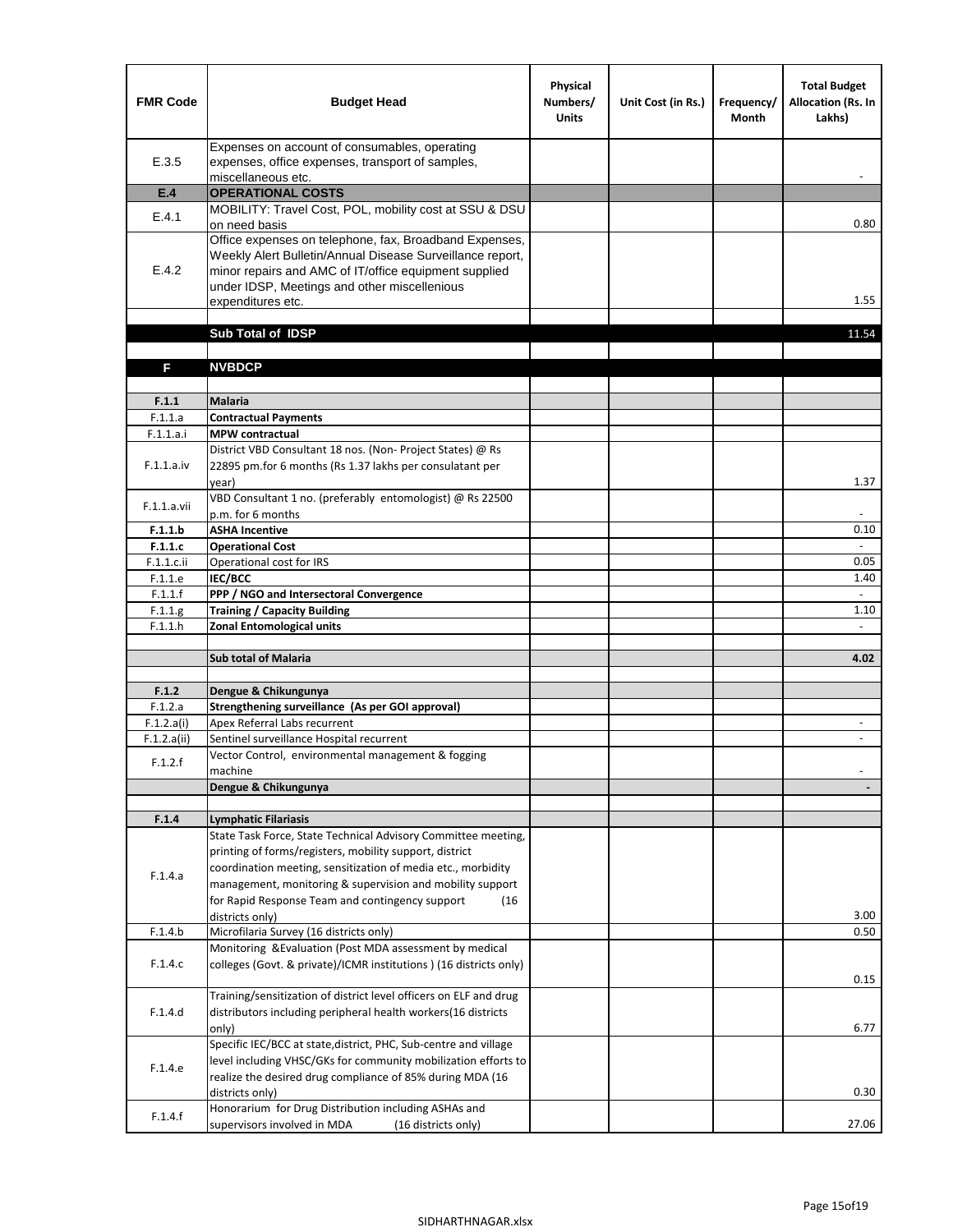| <b>FMR Code</b>    | <b>Budget Head</b>                                                                        | Physical<br>Numbers/<br><b>Units</b> | Unit Cost (in Rs.) | Frequency/<br>Month | <b>Total Budget</b><br><b>Allocation (Rs. In</b><br>Lakhs) |
|--------------------|-------------------------------------------------------------------------------------------|--------------------------------------|--------------------|---------------------|------------------------------------------------------------|
| F.1.4.g.           | Verification and validation for stoppage of MDA in LF endemic<br>districts (17 Districts) |                                      |                    |                     |                                                            |
| F.1.4.g.i          | a) Additional MF Survey                                                                   |                                      |                    |                     |                                                            |
| F.1.4.g.ii         | b) ICT Survey                                                                             |                                      |                    |                     |                                                            |
| $F.1.4.g.$ iii     | c) ICT Cost                                                                               |                                      |                    |                     |                                                            |
| F.1.4.h            | Verification of LF endemicity in non-endemic districts (24<br>Districts)                  |                                      |                    |                     |                                                            |
| F.1.4.h.i          | a) Lymphoedema & Hydrocele Survey                                                         |                                      |                    |                     |                                                            |
|                    | <b>Lymphatic Filariasis</b>                                                               |                                      |                    |                     | 37.78                                                      |
|                    |                                                                                           |                                      |                    |                     |                                                            |
| F.1.5              | Kala-azar                                                                                 |                                      |                    |                     |                                                            |
| F.1.5              | Case search/ Camp Approach                                                                |                                      |                    |                     | 5.00                                                       |
| F.1.5.a            | Spray Pumps & accessories                                                                 |                                      |                    |                     | 1.00                                                       |
| F.1.5.b            | Operational cost for spray including spray wages                                          |                                      |                    |                     | 7.70                                                       |
| F.1.5.c            | Mobility/POL/supervision                                                                  |                                      |                    |                     | 1.00                                                       |
| F.1.5.d            | Monitoring & Evaluation                                                                   |                                      |                    |                     | 1.00                                                       |
| F.1.5.e            | Training for spraying                                                                     |                                      |                    |                     | 0.20                                                       |
| F.1.5.f            | IEC/BCC/Advocacy                                                                          |                                      |                    |                     | 5.00                                                       |
| F.1.5.g            | Incentive to ASHA                                                                         |                                      |                    |                     | 0.15                                                       |
| F.1.5.h<br>F.1.5.i | Loss of Wages<br>Free Diet                                                                |                                      |                    |                     | 0.30                                                       |
|                    |                                                                                           |                                      |                    |                     |                                                            |
|                    | Kala-azar                                                                                 |                                      |                    |                     | 21.35                                                      |
|                    |                                                                                           |                                      |                    |                     |                                                            |
| F.6                | Cash grant for decentralized commodities                                                  |                                      |                    |                     | 5.00                                                       |
|                    | <b>Sub Total of NVB DCP</b>                                                               |                                      |                    |                     | 68.15                                                      |
|                    |                                                                                           |                                      |                    |                     |                                                            |
| G                  | <b>NLEP</b>                                                                               |                                      |                    |                     |                                                            |
| G 1.               | Improved early case detection                                                             |                                      |                    |                     |                                                            |
| G 1.1              | Incentive to ASHA                                                                         |                                      |                    |                     |                                                            |
|                    | Incentive for Case detection by ASHA/AWW/Volunteers                                       | 249                                  |                    |                     |                                                            |
|                    | etc.diagnosis @ Rs. 250 per case                                                          |                                      | 250.00             |                     | 0.62                                                       |
|                    | Incentive for timely cure of MB cases @ Rs. 600 per case                                  | 20                                   | 600.00             |                     | 0.12                                                       |
|                    | Incentive for timely cure of PB cases @ Rs. 400 per case                                  | 30                                   | 400.00             |                     | 0.12                                                       |
| G1.1 a             | Sensitization of ASHA                                                                     | 300                                  | 100.00             |                     | 0.30                                                       |
| G <sub>2</sub>     | Improved case management                                                                  |                                      |                    |                     |                                                            |
|                    | DPMR Services, (MCR footwear, Aids and appliances,                                        |                                      |                    |                     |                                                            |
|                    | Welfare allowance to BPL patients for RCS, Support<br>to govt. institutions for RCS)      |                                      |                    |                     |                                                            |
|                    | Cost of MCR / Protective footwear@ Rs.300/-                                               | 95                                   | 300.00             |                     | 0.29                                                       |
|                    | Amount for Aids/ appliances/ self care kits/ patient welfare                              |                                      |                    |                     |                                                            |
| G 2.1              | items etc.                                                                                |                                      |                    |                     | 0.17                                                       |
|                    | Patients for RCS to be paid welfare allowance @ Rs. 8000/-                                | 0                                    | 8,000.00           |                     |                                                            |
|                    |                                                                                           |                                      |                    |                     |                                                            |
|                    | No. of RCS to be paid for as Support to govt. institutions for                            | 0                                    | 5,000.00           |                     |                                                            |
|                    | RCS @5000/-                                                                               |                                      |                    |                     |                                                            |
|                    | Urban L:eprosy Control, (Mega city - 0, Medium city (1) -                                 |                                      |                    |                     |                                                            |
| G 2.2              | 3 , Med. City (2)-1 Township -19)                                                         |                                      |                    |                     |                                                            |
| G 2.3              | <b>Material &amp; Supplies</b>                                                            |                                      |                    |                     | $\overline{\phantom{a}}$                                   |
|                    | Supportive drugs                                                                          |                                      |                    |                     | 0.75                                                       |
| G 2.3.i            | Lab. reagents & equipments                                                                |                                      |                    |                     | 0.05                                                       |
|                    | Printing works                                                                            |                                      |                    |                     | 0.20                                                       |
| G <sub>3</sub>     | <b>Stigma Reduced</b>                                                                     |                                      |                    |                     |                                                            |
|                    | Mass media, Outdoor media, Rural media, Advocacy                                          |                                      |                    |                     |                                                            |
| G 3.1              | media                                                                                     |                                      |                    |                     | 0.98                                                       |
| G 5.               | Monitoring, Supervision and Evaluation System<br>improved                                 |                                      |                    |                     |                                                            |
| G 5.1              | <b>Travel Cost and Review Meeting</b>                                                     |                                      |                    |                     |                                                            |
| G 5.1.ii           | travel expenses - Contractual Staff at District level                                     |                                      |                    |                     |                                                            |
|                    |                                                                                           |                                      |                    |                     |                                                            |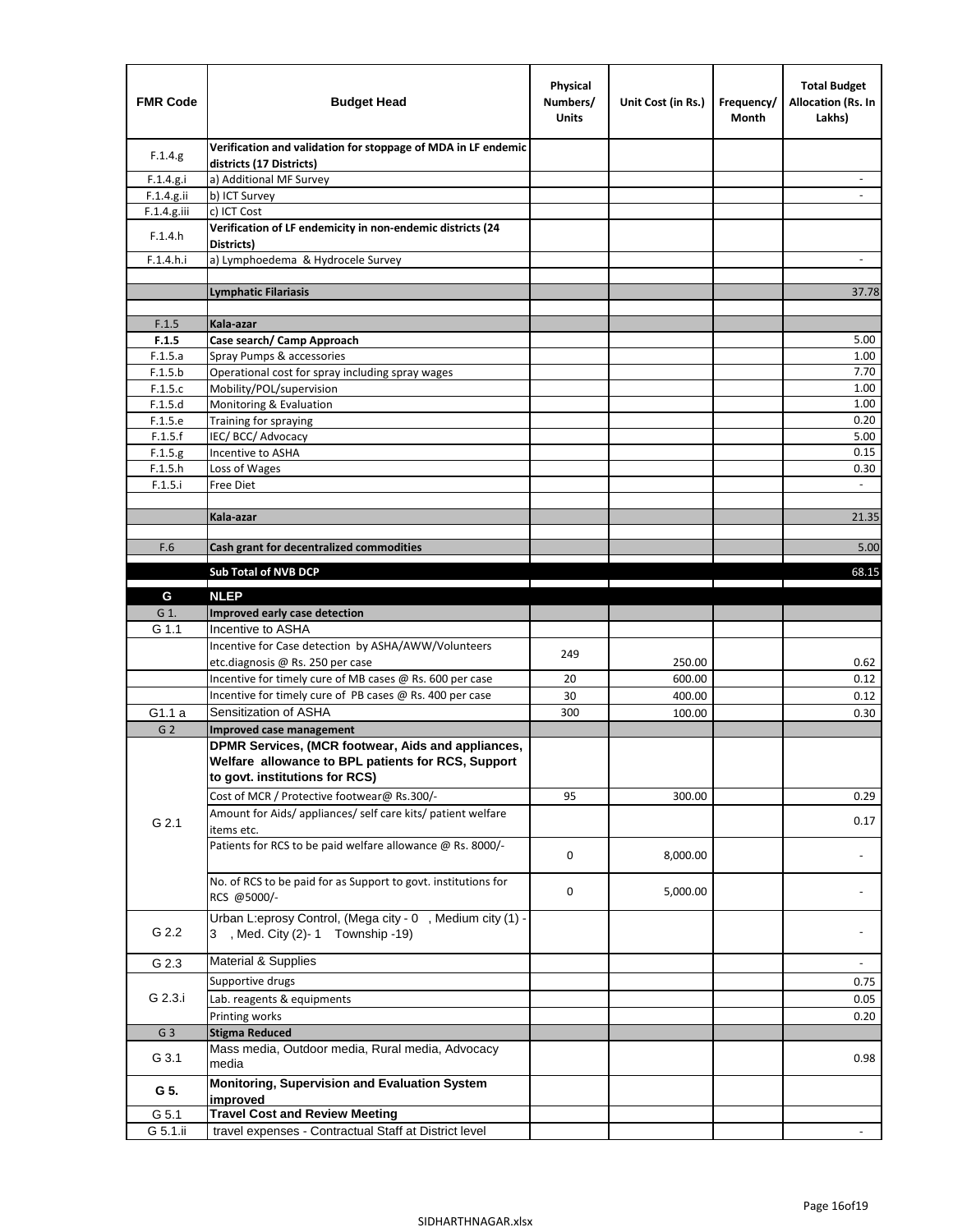| <b>FMR Code</b> | <b>Budget Head</b>                                                                                              | Physical<br>Numbers/<br><b>Units</b> | Unit Cost (in Rs.) | Frequency/<br>Month | <b>Total Budget</b><br>Allocation (Rs. In<br>Lakhs) |
|-----------------|-----------------------------------------------------------------------------------------------------------------|--------------------------------------|--------------------|---------------------|-----------------------------------------------------|
| G 5.2           | <b>Office Operation &amp; Maintenance</b>                                                                       |                                      |                    |                     |                                                     |
| G 5.2.i         | Office operation - State Cell                                                                                   |                                      |                    |                     |                                                     |
| G 5.2.ii        | Office operation - District Cell                                                                                |                                      |                    |                     | 0.35                                                |
| G 5.2 .iii      | Office equipment maint. State                                                                                   |                                      |                    |                     |                                                     |
| G 5.4           | <b>Vehicle Hiring and POL</b>                                                                                   |                                      |                    |                     |                                                     |
| G 5.4.ii        | <b>District Cell</b>                                                                                            |                                      |                    |                     | 0.30                                                |
| G 6.2           | <b>Contractual Staff at Disrrict &amp; block level</b>                                                          |                                      |                    |                     |                                                     |
|                 | <b>District Leprosy Consultant</b>                                                                              | 0                                    | 33,000.00          | 12                  | $\overline{\phantom{a}}$                            |
| G 6.2.ii        | Physio Therapist                                                                                                | 0                                    | 27,500.00          | 12                  |                                                     |
|                 | Contractual Staff Para Medical Worker, (PMW @ 17600pm)                                                          | 0                                    | 17,600.00          | 12                  | $\overline{\phantom{a}}$                            |
| G 7.            | <b>Others</b>                                                                                                   |                                      |                    |                     |                                                     |
| G 7.1           | Travel expenses for regular staff for specific programme /<br>training need, awards etc                         |                                      |                    |                     | 0.16                                                |
|                 | HR increment calculated $@$ 5% for above approvals                                                              |                                      |                    |                     |                                                     |
|                 | Sub Total NLEP                                                                                                  |                                      |                    |                     | 4.40                                                |
|                 |                                                                                                                 |                                      |                    |                     |                                                     |
| н               | <b>RNTCP</b>                                                                                                    |                                      |                    |                     |                                                     |
| H.1             | Civil Works                                                                                                     |                                      |                    |                     | 2.80                                                |
| H.2             | <b>Laboratory Materials</b>                                                                                     |                                      |                    |                     | 8.50                                                |
| H.3             | Honorarium/Counselling Charges                                                                                  |                                      |                    |                     | 27.06                                               |
| H.4             | <b>ACSM</b>                                                                                                     |                                      |                    |                     | 4.52                                                |
| H.5             | <b>Equipment Maintenance</b>                                                                                    |                                      |                    |                     | 0.47                                                |
| H.6             | Training                                                                                                        |                                      |                    |                     | 4.89                                                |
| H.7             | Vehicle Operation(POL & Manitainance)                                                                           |                                      |                    |                     | 3.90                                                |
| H.8             | Vehicle hiring                                                                                                  |                                      |                    |                     | 9.64                                                |
| H.9             | Public Private Mix(PP/NGO Support)                                                                              |                                      |                    |                     | 5.13                                                |
| H.10            | <b>Medical Colleges</b>                                                                                         |                                      |                    |                     | $\blacksquare$                                      |
| H.11            | Office Operation (Miscellaneous)                                                                                |                                      |                    |                     | 2.54                                                |
|                 | <b>Contractual Services</b>                                                                                     |                                      |                    |                     | 48.72                                               |
| H.12            | Printing                                                                                                        |                                      |                    |                     |                                                     |
| H.13            | Procurement of Drugs                                                                                            |                                      |                    |                     | 2.17                                                |
| H.15            | Procurement of Vehicles                                                                                         |                                      |                    |                     | 1.28                                                |
| H.16            |                                                                                                                 |                                      |                    |                     | $\omega$                                            |
| H.17            | Procurement of Equipments                                                                                       |                                      |                    |                     | 0.75                                                |
| H.18            | Patient Support & Transportation Charges                                                                        |                                      |                    |                     | 6.86                                                |
| H.19            | Supervision and Monitoring                                                                                      |                                      |                    |                     | 6.52                                                |
|                 | <b>Grand Total</b>                                                                                              |                                      |                    |                     | 135.75                                              |
|                 |                                                                                                                 |                                      |                    |                     |                                                     |
|                 | <b>Total of NDCP</b>                                                                                            |                                      |                    |                     | 219.84                                              |
|                 | Non Communicable Disease Control Programme (NCD)                                                                |                                      |                    |                     |                                                     |
| Т               | National Programme for Control of Blindness (NPCB)                                                              |                                      |                    |                     | ٠                                                   |
| 1.1             | <b>Recurring Grant-in aid</b>                                                                                   |                                      |                    |                     |                                                     |
|                 | Reimbursement for cataract operation for NGO and                                                                |                                      |                    |                     |                                                     |
| 1.1.1           | Private Practitioners as per NGO norms @Rs.1000/-                                                               |                                      |                    |                     | 12.71                                               |
| 1.1.1A          | Assistance for consumables/drugs/medicines to the<br>Govt./District Hospital for Cat sx etc.@ Rs.450/- per case |                                      |                    |                     | 4.62                                                |
| 1.1.2           | <b>Other Eye Diseases</b>                                                                                       |                                      |                    |                     |                                                     |
| 1.1.3           | Screening and free spectacles to school children @                                                              |                                      |                    |                     | 4.75                                                |
|                 | Rs.275/- per case                                                                                               |                                      |                    |                     |                                                     |
| 1.1.4           | Screening and free spectacles for near work to Old                                                              |                                      |                    |                     | 1.28                                                |
|                 | Person (New component) @Rs.100/- per case                                                                       |                                      |                    |                     |                                                     |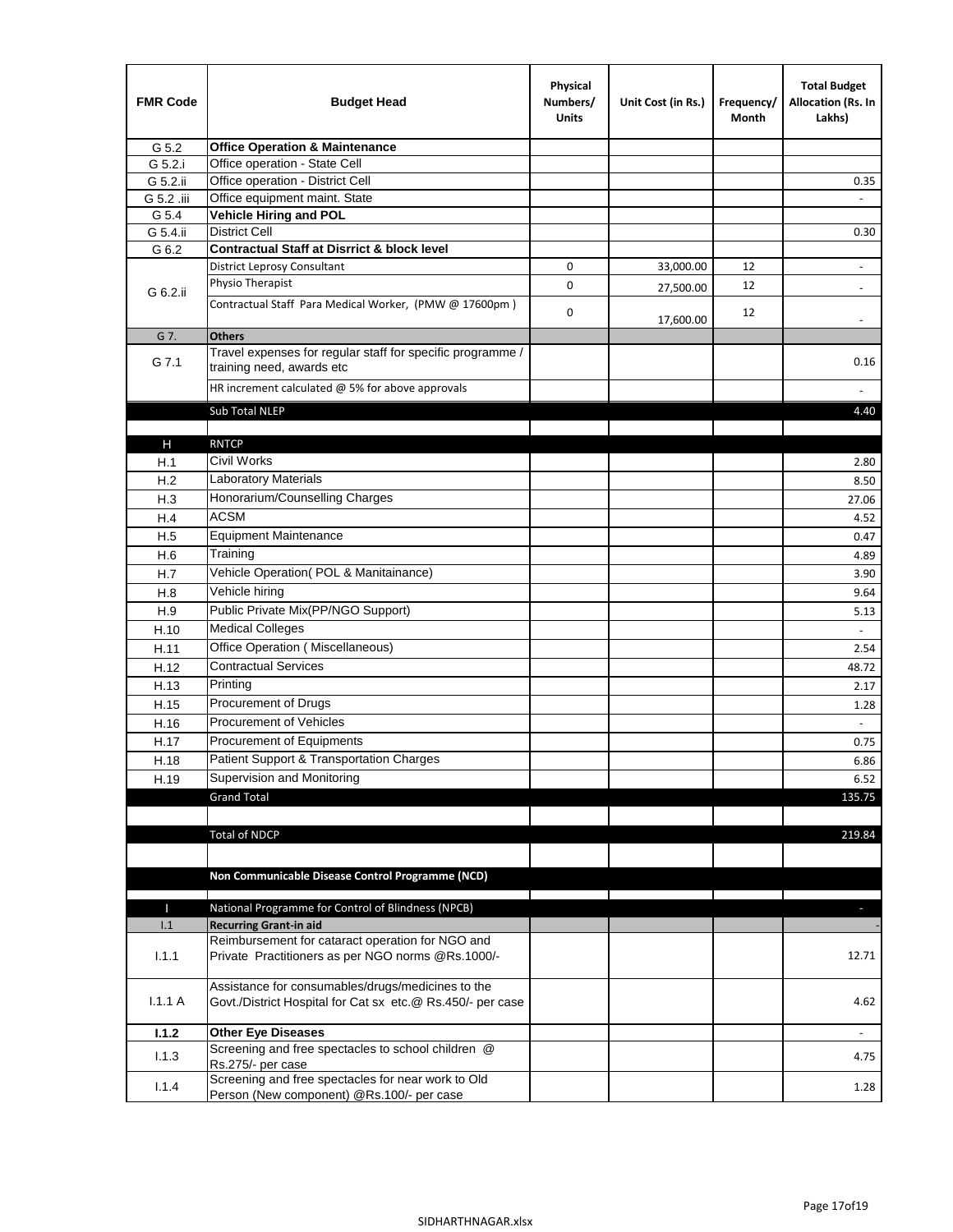| <b>FMR Code</b> | <b>Budget Head</b>                                                                                                                                      | Physical<br>Numbers/<br><b>Units</b> | Unit Cost (in Rs.) | Frequency/<br>Month | <b>Total Budget</b><br>Allocation (Rs. In<br>Lakhs) |
|-----------------|---------------------------------------------------------------------------------------------------------------------------------------------------------|--------------------------------------|--------------------|---------------------|-----------------------------------------------------|
| 1.1.5           | Recurring GIA to Eye Bank @ Rs.2000/- per pair(Eye<br>Bank will reimburse to Eye Donation Centre for eye<br>collected by them @ Rs.1000/- per pair)     |                                      |                    |                     |                                                     |
| 1.2             | Non Recurring Grant -in-Aid                                                                                                                             |                                      |                    |                     |                                                     |
| 1.2.2.          | Grant-in-aid for Sub Divisional Hospitals @ Rs.20 lakh                                                                                                  |                                      |                    |                     |                                                     |
| 1.2.3           | For Vision Centre (PHC) (Govt. + NGO) @ Rs.1 lakh                                                                                                       |                                      |                    |                     |                                                     |
| 1.2.4           | For Eye Bank Rs.25 lakh                                                                                                                                 |                                      |                    |                     | ÷.                                                  |
| 1.3             | <b>Contractual Man Power</b>                                                                                                                            |                                      |                    |                     |                                                     |
| 1.3.1           | Ophthalmic Surgeon@ Rs.60,000/- p.m.*                                                                                                                   |                                      |                    |                     | $\overline{\phantom{a}}$                            |
| 1.3.2           | Ophthalmic Assistant @ Rs.12,000/- p.m.*                                                                                                                |                                      |                    |                     |                                                     |
| 1.3.3           | Eye Donation Counsellors @ Rs.15000/- p.m.*                                                                                                             |                                      |                    |                     | $\overline{\phantom{a}}$                            |
| 1.3.4           | Data Entry Operator @Rs.8,000/- p.m. for district level                                                                                                 |                                      |                    |                     | 0.26                                                |
| 1.4             | Other activities (if any, pls. specify)                                                                                                                 |                                      |                    |                     |                                                     |
|                 | Other district level activities                                                                                                                         |                                      |                    |                     | 0.20                                                |
|                 | Sub Total of National Programme for Control of Blindness<br>(NPCB)                                                                                      |                                      |                    |                     | 23.82                                               |
|                 |                                                                                                                                                         |                                      |                    |                     |                                                     |
| J               | Natoinal Mental Health Programme (NMHP)<br>Honorarium of Existing Human Resource                                                                        |                                      |                    |                     |                                                     |
|                 |                                                                                                                                                         |                                      |                    |                     |                                                     |
|                 | National Programme for the Healthcare of the Elderly (NPHCE)                                                                                            |                                      |                    |                     |                                                     |
| K               |                                                                                                                                                         |                                      |                    |                     |                                                     |
| K.1             | <b>Recurring Grant-in-Aid</b>                                                                                                                           |                                      |                    |                     |                                                     |
| K.1.1           | <b>District Hospital</b>                                                                                                                                |                                      |                    |                     |                                                     |
| K.1.1.1         | Machinery & Equipment @ Rs.1.50 lakh per unit                                                                                                           |                                      |                    |                     |                                                     |
| K.1.1.2         | Drugs & Consumable @ Rs. 5 Lacs to existing district &<br>Rs. 3 Lacs to New Districts                                                                   |                                      |                    |                     |                                                     |
| K.1.1.3         | Training of doctors and staff from CHCs and PHCs @<br>Rs.0.40 lakh per unit                                                                             |                                      |                    |                     |                                                     |
| K.1.1.4         | Public Awareness & IEC @ Rs.1 lakh per unit                                                                                                             |                                      |                    |                     |                                                     |
| K.1.1.6         | Consultant Medicine (2) @ Rs. 80000 P.M. for 12 months<br>against filled post & 3 month against Vacant Post                                             |                                      |                    |                     |                                                     |
| K.1.1.7         | Nurse (6) @ Rs. 20,000 P.M. for 12 months against filled<br>post & 3 month against Vacant Post                                                          |                                      |                    |                     |                                                     |
| K.1.1.8         | Physiotherapist 1 @ Rs.20,000 p.m.                                                                                                                      |                                      |                    |                     |                                                     |
| K.1.1.9         | Hospital Attendants 2@ Rs.7500 p.m.                                                                                                                     |                                      |                    |                     |                                                     |
| K.1.1.10        | Sanitary Attendants 2 @ Rs.7500 p.m.                                                                                                                    |                                      |                    |                     | $\overline{\phantom{a}}$                            |
| K.1.2           | <b>CHC</b>                                                                                                                                              |                                      |                    |                     |                                                     |
| K.1.2.1         | Training @ Rs. 30,000 (Refer list for No. of CHC)                                                                                                       |                                      |                    |                     |                                                     |
| K.1.2.3         | Rehabilitation Worker 1 @ Rs.18,000 p. m.                                                                                                               |                                      |                    |                     |                                                     |
| K.1.3           | <b>PHC</b>                                                                                                                                              |                                      |                    |                     |                                                     |
| K.1.3.1.        | Training & IEC @ Rs.0.30 lakh per PHC                                                                                                                   |                                      |                    |                     |                                                     |
| K.1.4           | <b>Sub-Centre</b>                                                                                                                                       |                                      |                    |                     |                                                     |
|                 | Aids and Appliances @ Rs.0.30 lakh per Sub-Centre                                                                                                       |                                      |                    |                     |                                                     |
| K.1.4.1         |                                                                                                                                                         |                                      |                    |                     |                                                     |
| K.2             | <b>Non-Recurring Grant-in-Aid</b>                                                                                                                       |                                      |                    |                     |                                                     |
| K.2.1           | <b>District Hospital</b>                                                                                                                                |                                      |                    |                     |                                                     |
| K.2.1.1         | Construction/renovation/extension of the existing building<br>and Furniture of Geriatrics Unit with 10 beds and OPD<br>facilities @ Rs.80 lakh per unit |                                      |                    |                     |                                                     |
| K.2.1.2         | Machinery & Equipment @ Rs.7.00 lakh per unit                                                                                                           |                                      |                    |                     |                                                     |
|                 | HR Increment @ 5% (Refer HR increment calculation                                                                                                       |                                      |                    |                     |                                                     |
|                 | sheet)                                                                                                                                                  |                                      |                    |                     |                                                     |
|                 |                                                                                                                                                         |                                      |                    |                     |                                                     |